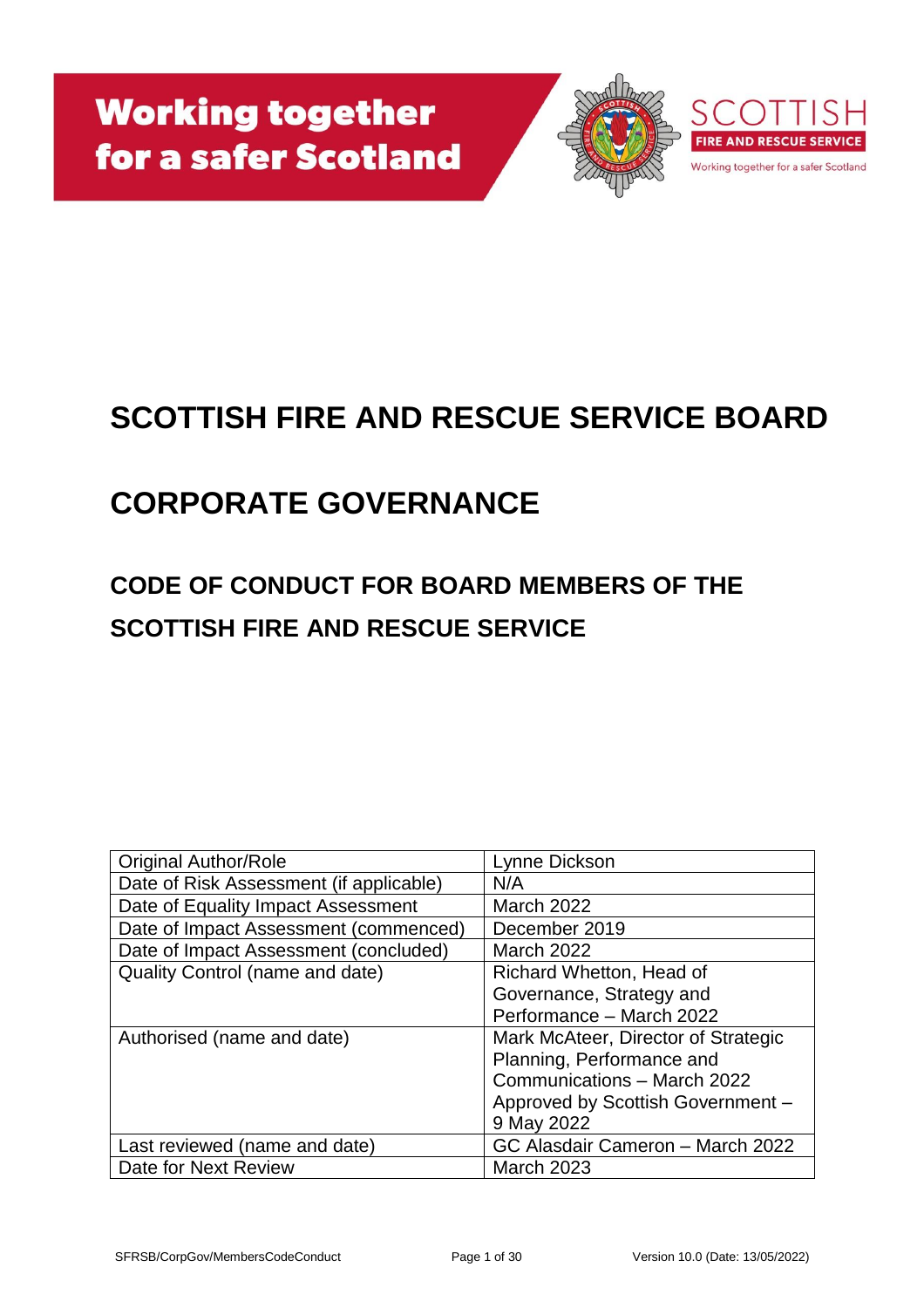## **CONTENTS**

#### **[Background](#page-3-0)**

- **Section 1: [Introduction to the Code of Conduct](#page-4-0)** [My Responsibilities](#page-4-1) **[Enforcement](#page-5-0)**
- **Section 2: [Key Principles of the Code of Conduct](#page-6-0)**

#### **Section 3: [General Conduct](#page-8-0)**

[Respect and Courtesy](#page-8-1) [Remuneration, Allowances and Expenses](#page-9-0) [Gifts and Hospitality](#page-10-0) **[Confidentiality](#page-11-0)** [Use of Public Body Resources](#page-12-0) Dealing with the SFRS [and Preferential Treatment](#page-12-1) [Appointments to Outside Organisations](#page-12-2)

**Section 4: [Registration of Interests](#page-14-0)**

[Category One: Remuneration](#page-14-1) [Category Two: Other Roles](#page-16-0) [Category Three: Contracts](#page-16-1) [Category Four: Election Expenses](#page-16-2) [Category Five: Houses, Land and Buildings](#page-17-0) [Category Six: Interest in Shares and Securities](#page-17-1) [Category Seven: Gifts and Hospitality](#page-17-2) [Category Eight: Non-Financial Interests](#page-17-3) [Category Nine: Close Family Members](#page-18-0)

#### **Section 5: [Declaration of Interests](#page-19-0)**

[Stage 1: Connection](#page-19-1) [Stage 2: Interest](#page-19-2) [Stage 3: Participation](#page-20-0)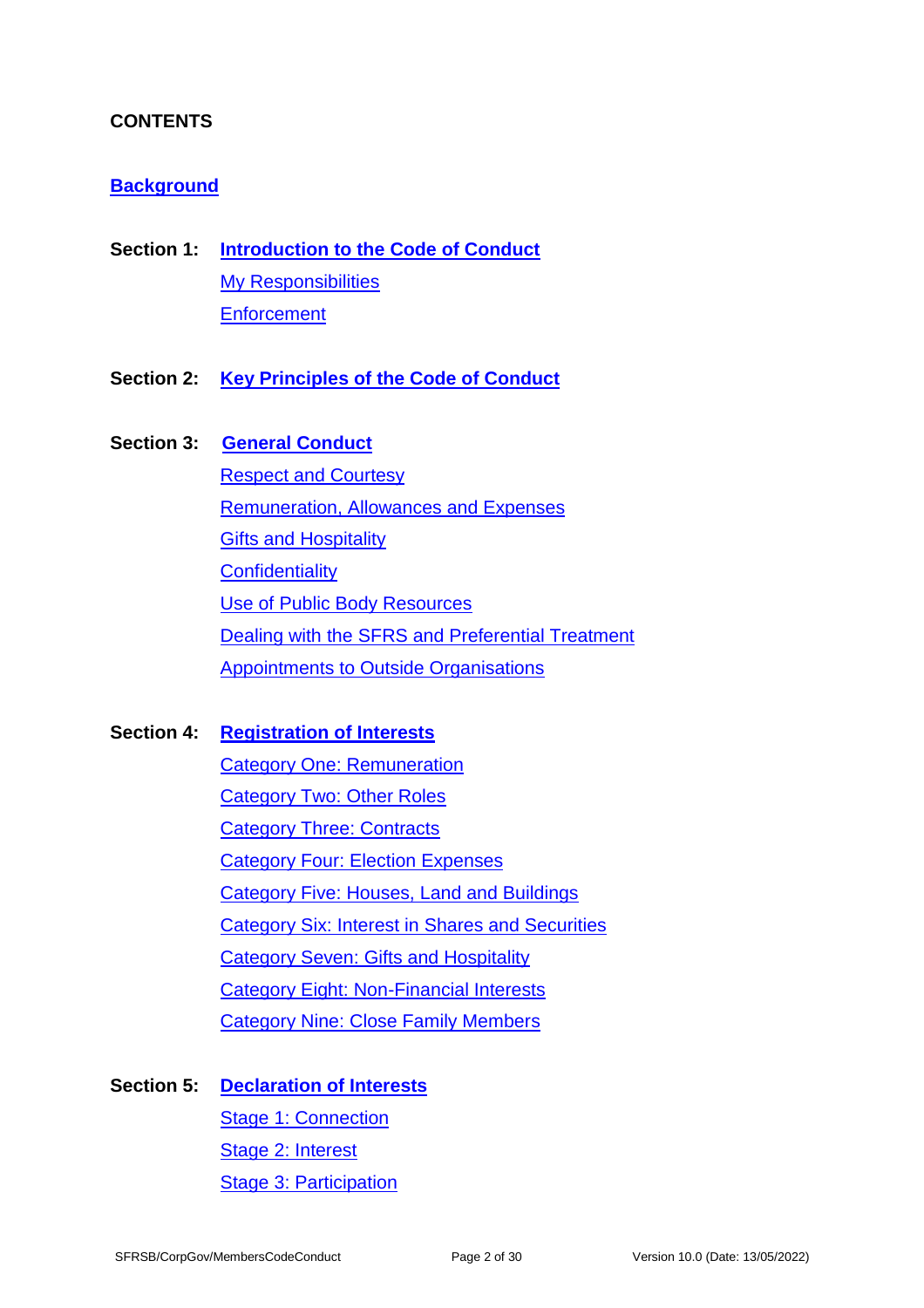## **Section 6: [Lobbying and Access](#page-21-0)**

## **ANNEXES**

- Annex A [Breaches of the Code](#page-23-0)
- Annex B [Definitions](#page-27-0)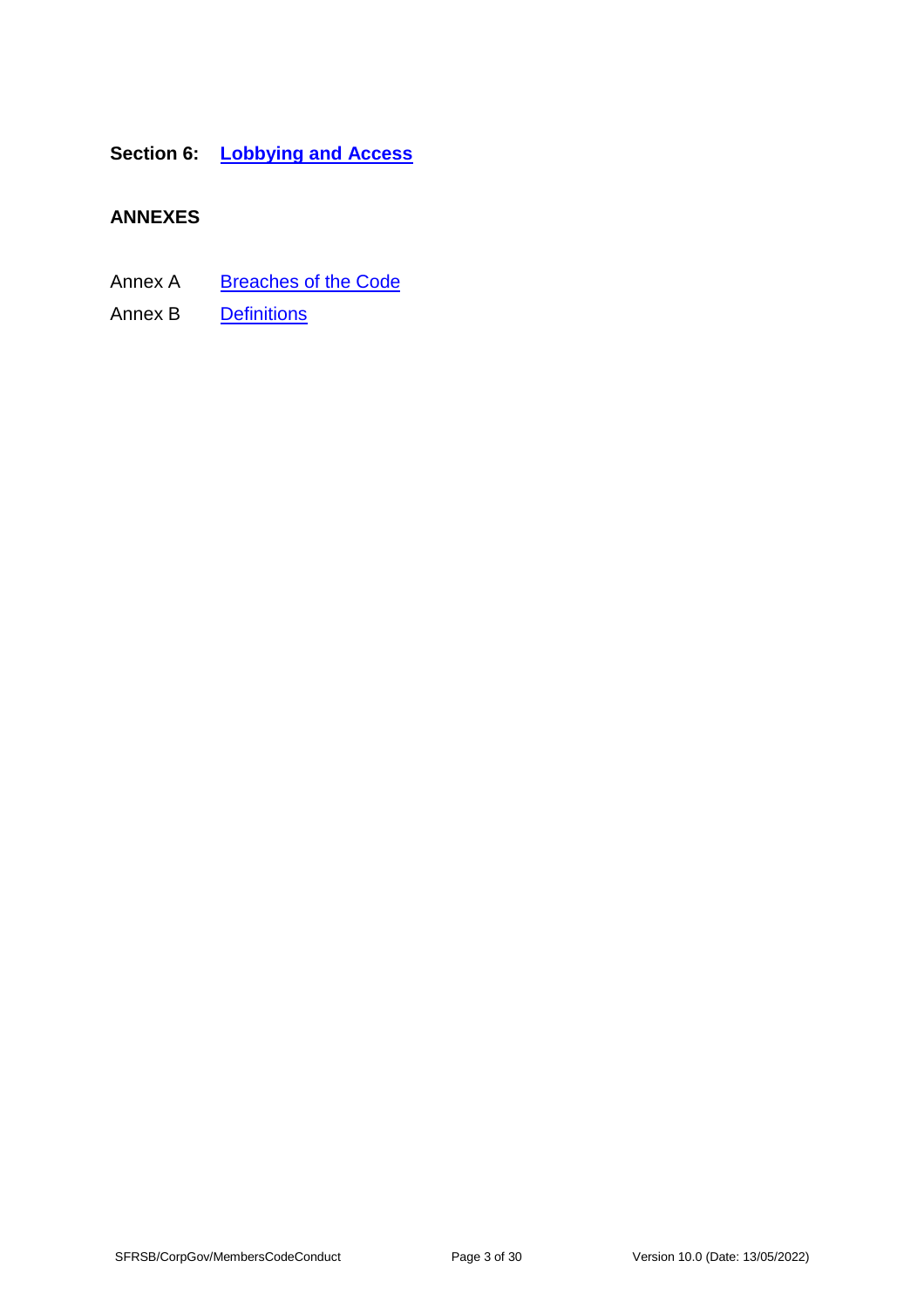## <span id="page-3-0"></span>**BACKGROUND**

The SFRS Board Members' Code of Conduct was first presented to the Board on 14 January 2013 with an updated version subsequently presented to the Board on 30 August 2018.

The Ethical Standards in Public Life etc (Scotland) Act 2000 provides for Codes of Conduct for local authority councillors and members of relevant public bodies, including the SFRS. The Act requires the Scottish Ministers to lay before Parliament a Model Code for Members of Devolved Public Bodies and the last Model Code was approved by Scottish Parliament on 4 December 2013.

Scottish Government acknowledged that various developments have taken place in society since then, for example, the increasing role played by social media in our society, while also underlining the importance of respectful behaviour and highlighting that bullying and harassment should not be tolerated under any circumstances.

As a result, the "Ethical Standards In Public Life: Consultation On Model Code Of Conduct For Board Members Of Devolved Public Bodies" was launched in October 2020 to seek views on proposed changes to the Model Code. The Board's feedback on the consultation was sought and a response based on that feedback was submitted to Scottish Government on behalf of the Board.

Following conclusion of this consultation, a revised Model Code of Conduct was issued by the Scottish Ministers in December 2021, with the approval of the Scottish Parliament.

As the Model Code has been approved by Parliament and is enforceable by the Ethical Standards Commissioner, there should be no deviation from the Model Code without consent and is therefore presented as approved.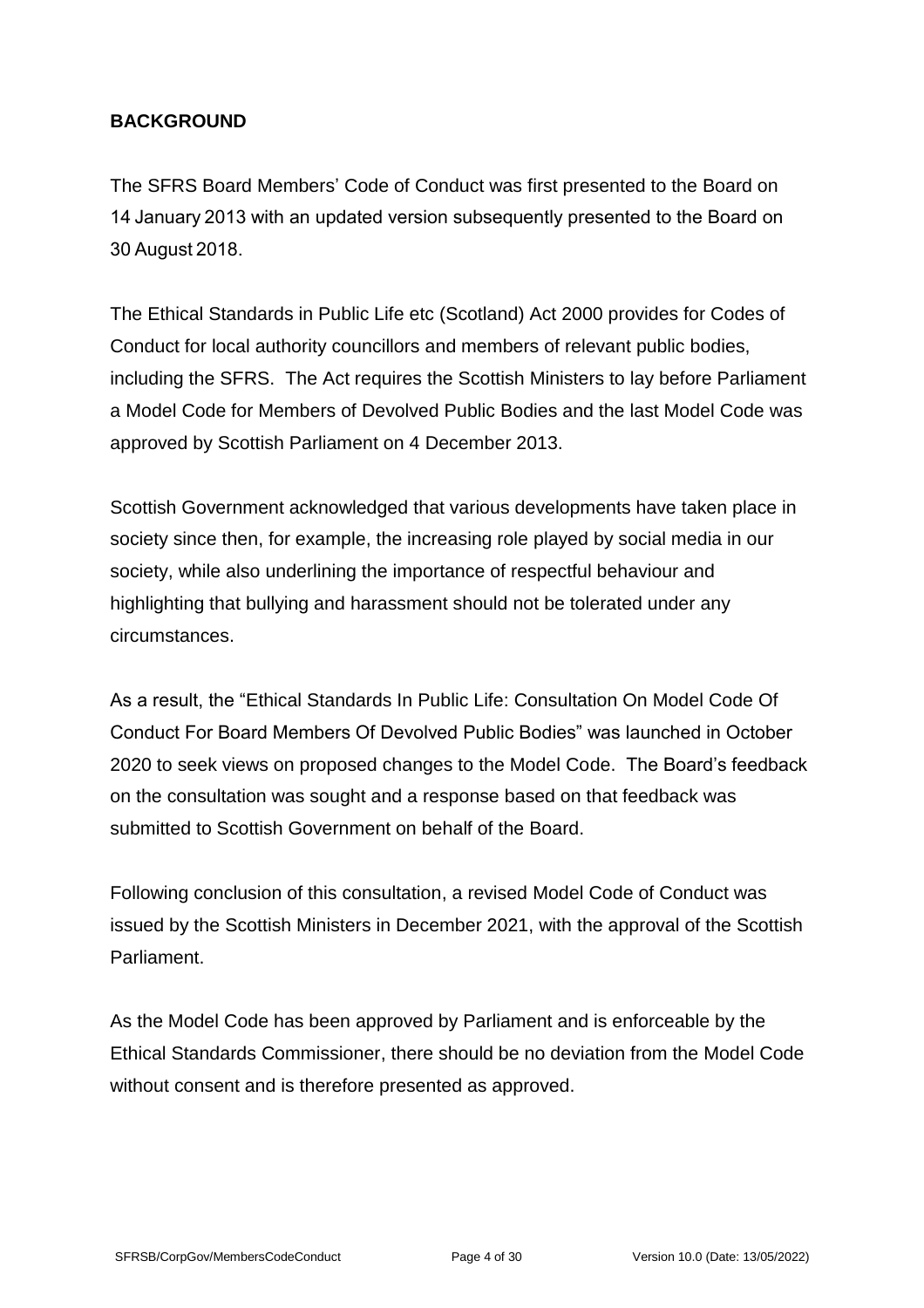## <span id="page-4-0"></span>**SECTION 1: INTRODUCTION TO THE CODE OF CONDUCT**

- 1.1 This Code has been issued by the Scottish Ministers, with the approval of the Scottish Parliament, as required by the [Ethical Standards in Public](https://www.legislation.gov.uk/asp/2000/7/contents)  [Life etc. \(Scotland\) Act 2000 \(the "Act"\).](https://www.legislation.gov.uk/asp/2000/7/contents)
- 1.2 The purpose of the Code is to set out the conduct expected of those who serve on the boards of public bodies in Scotland.
- 1.3 The Code has been developed in line with the nine key principles of public life in Scotland. The principles are listed in [Section 2](#page-5-1) and set out how the provisions of the Code should be interpreted and applied in practice.

## <span id="page-4-1"></span>**My Responsibilities**

- 1.4 I understand that the public has a high expectation of those who serve on the boards of public bodies and the way in which they should conduct themselves in undertaking their duties. I will always seek to meet those expectations by ensuring that I conduct myself in accordance with the Code.
- 1.5 I will comply with the substantive provisions of this Code, being sections 3 to 6 inclusive, in all situations and at all times where I am acting as a board member of the Scottish Fire and Rescue Service (SFRS), have referred to myself as a board member or could objectively be considered to be acting as a board member.
- 1.6 I will comply with the substantive provisions of this Code, being sections 3 to 6 inclusive, in all my dealings with the public, employees and fellow board members, whether formal or informal.
- 1.7 I understand that it is my personal responsibility to be familiar with the provisions of this Code and that I must also comply with the law and the SFRS's rules, standing orders and regulations. I will also ensure that I am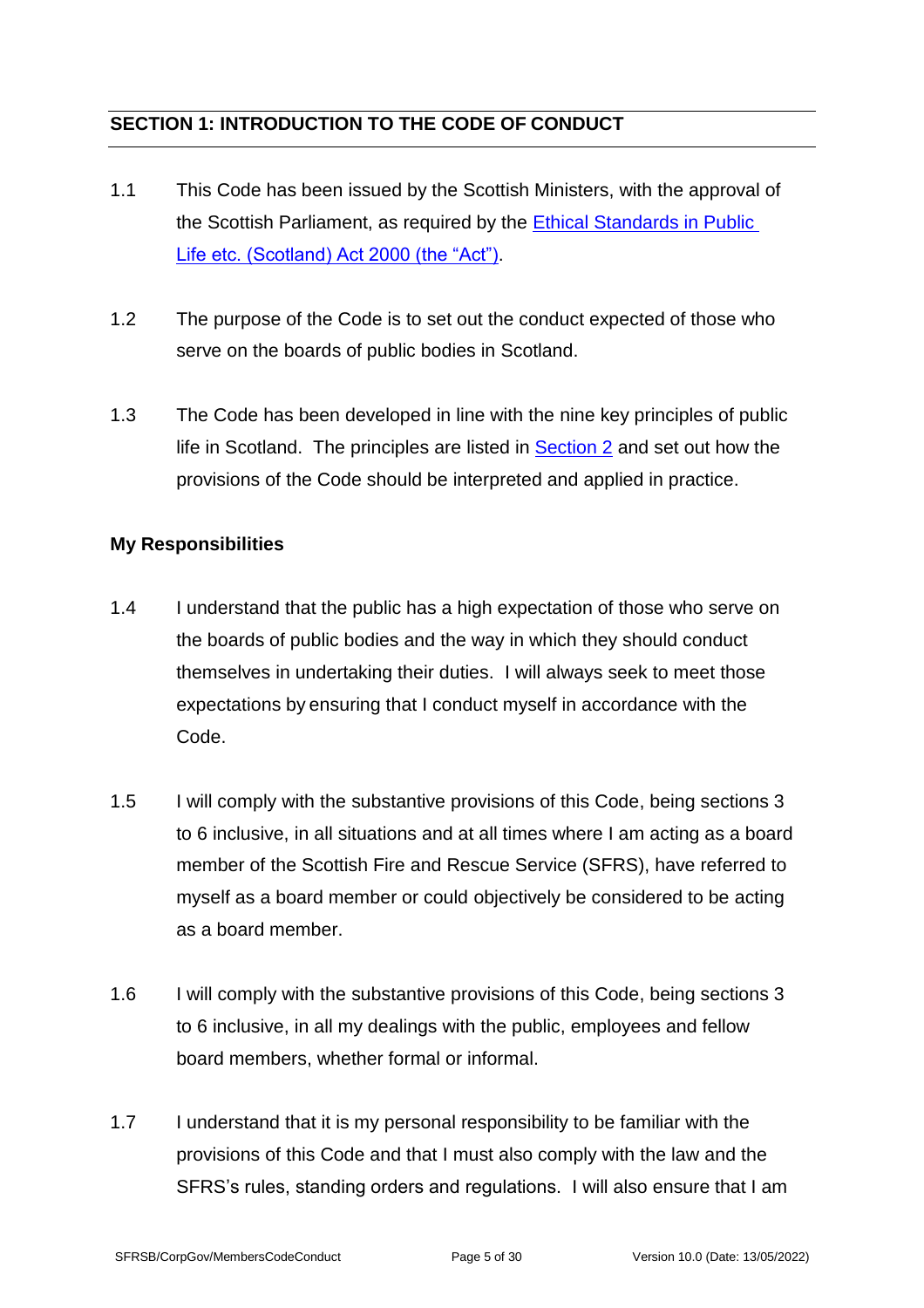familiar with any guidance or advice notes issued by the Standards Commission for Scotland ("Standards Commission") and the SFRS, and endeavour to take part in any training offered on the Code.

- 1.8 I will not, at any time, advocate or encourage any action contrary to this Code.
- 1.9 I understand that no written information, whether in the Code itself or the associated Guidance or Advice Notes issued by the Standards Commission, can provide for all circumstances. If I am uncertain about how the Code applies, I will seek advice from the Standards Officer of the SFRS, failing whom the Chair or Chief Executive of the SFRS. I note that I may also choose to seek external legal advice on how to interpret the provisions of the Code.

## <span id="page-5-0"></span>**Enforcement**

<span id="page-5-1"></span>1.10 [Part 2 of the Act](https://www.legislation.gov.uk/asp/2000/7/contents) sets out the provisions for dealing with alleged breaches of the Code, including the sanctions that can be applied if the Standards Commission finds that there has been a breach of the Code. More information on how complaints are dealt with and the sanctions available can be found at [Annex A.](#page-23-0)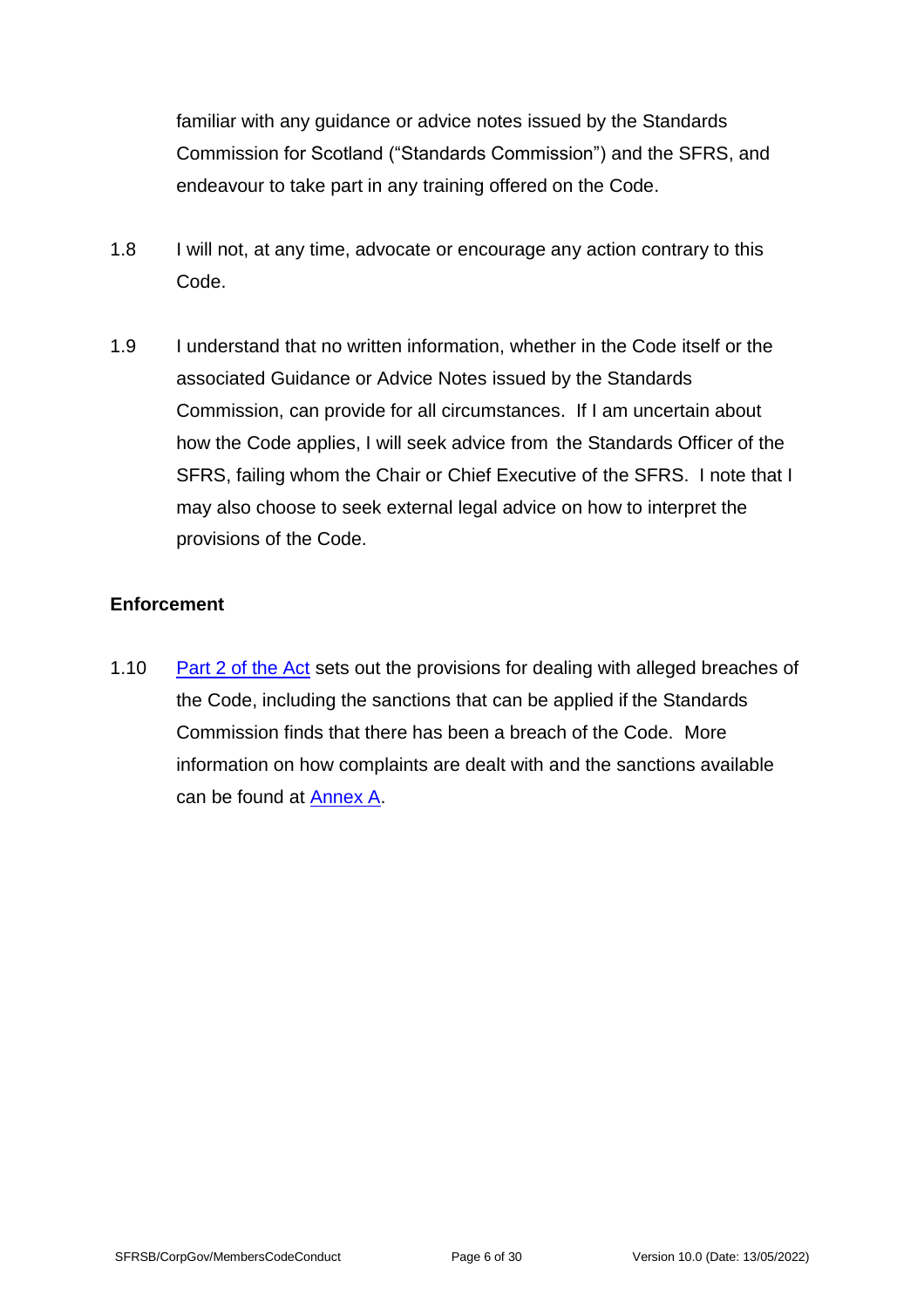## <span id="page-6-0"></span>**SECTION 2: KEY PRINCIPLES OF THE CODE OF CONDUCT**

- 2.1 The Code has been based on the following key principles of public life. I will behave in accordance with these principles and understand that they should be used for guidance and interpreting the provisions in the Code.
- 2.2 I note that a breach of one or more of the key principles does not in itself amount to a breach of the Code. I note that, for a breach of the Code to be found, there must also be a contravention of one or more of the provisions in sections 3 to 6 inclusive of the Code.

The key principles are:

#### **Duty**

I have a duty to uphold the law and act in accordance with the law andthe public trust placed in me. I have a duty to act in the interests of the public body of which I am a member and in accordance with the core functions and duties of that body.

#### **Selflessness**

I have a duty to take decisions solely in terms of public interest. Imust not act in order to gain financial or other material benefit for myself, familyor friends.

#### **Integrity**

I must not place myself under any financial, or other, obligation to any individual or organisation that might reasonably be thought to influence me in the performance of my duties.

#### **Objectivity**

I must make decisions solely on merit and in a way that is consistent with the functions of the SFRS when carrying out public business including making appointments, awarding contracts or recommending individuals for rewards and benefits.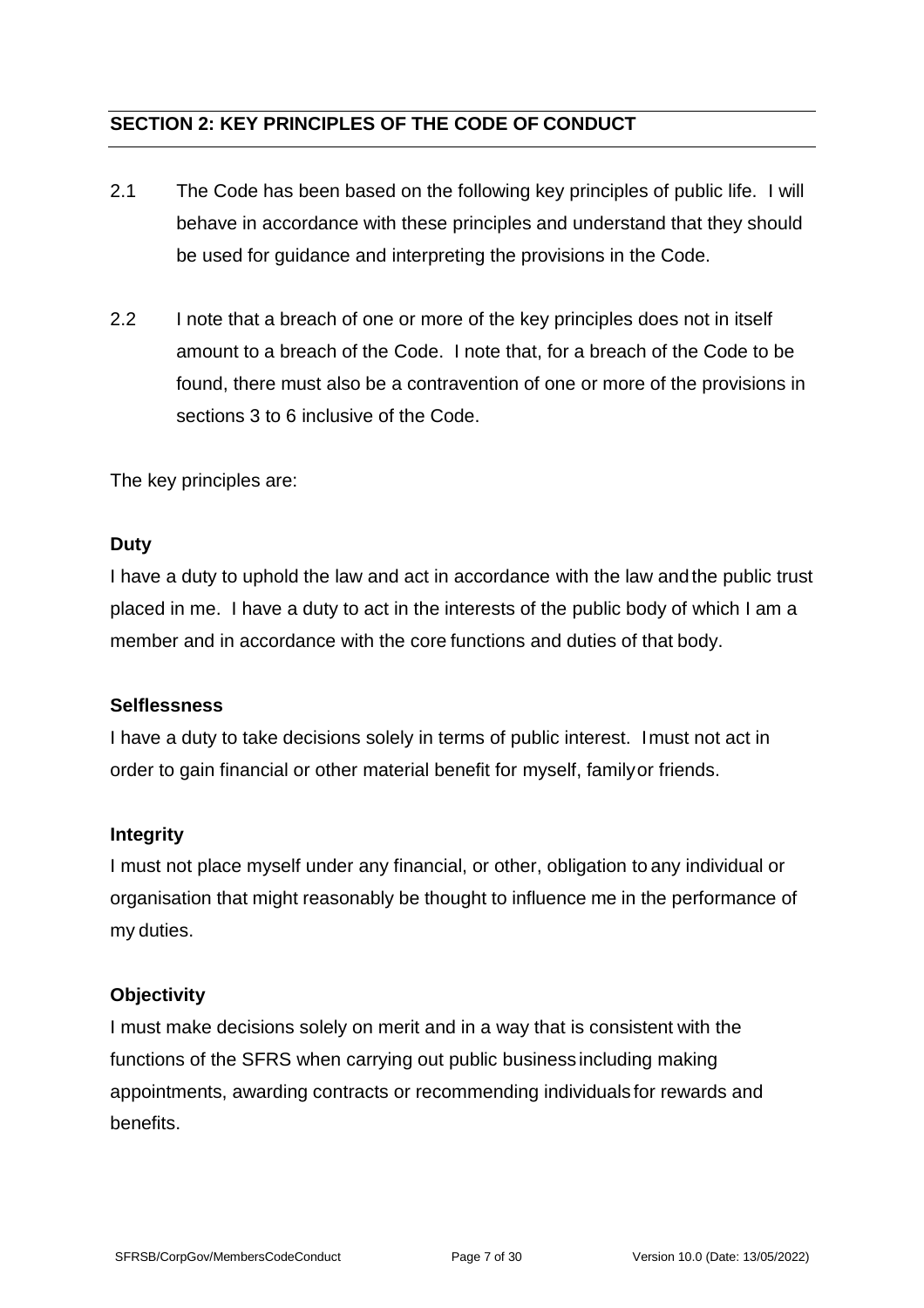### **Accountability and Stewardship**

I am accountable to the public for my decisions and actions. I have a duty to consider issues on their merits, taking account of the views of others and I must ensure that the SFRS uses its resources prudently and in accordance with the law.

#### **Openness**

I have a duty to be as open as possible about my decisions andactions, giving reasons for my decisions and restricting information only when the wider public interest clearly demands.

#### **Honesty**

I have a duty to act honestly. I must declare any private interests relating to my public duties and take steps to resolve any conflicts arising in a way that protects the public interest.

#### **Leadership**

I have a duty to promote and support these principles by leadership and example, and to maintain and strengthen the public's trust and confidencein the integrity of the SFRS and its members in conducting public business.

## **Respect**

I must respect all other board members and all employees of the SFRS and the role they play, treating them with courtesy at all times. Similarly, I must respect members of the public when performing my duties as a board member.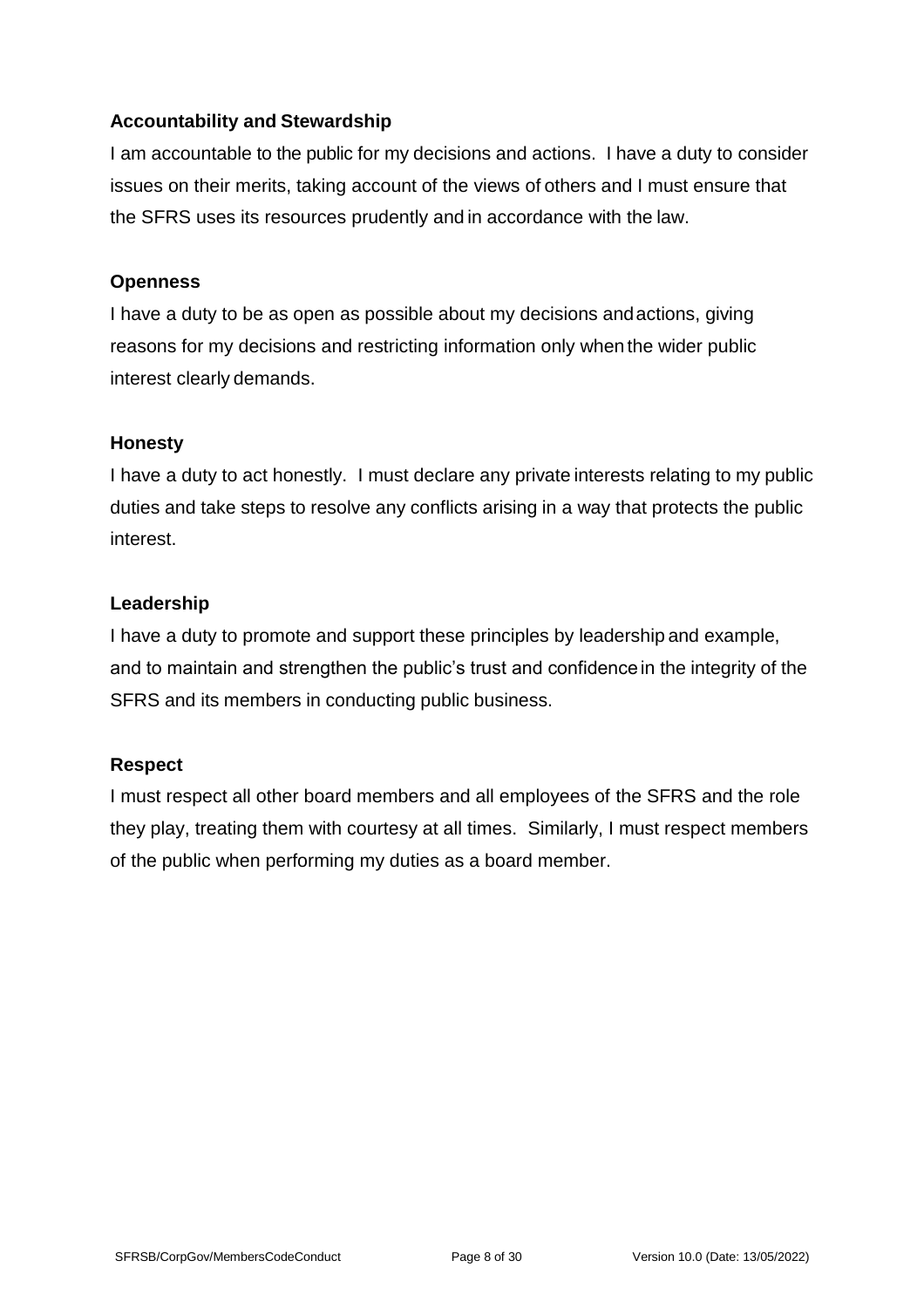#### <span id="page-8-1"></span><span id="page-8-0"></span>**Respect and Courtesy**

- 3.1 I will treat everyone with courtesy and respect. This includes in person, in writing, at meetings, when I am online and when I am using social media.
- 3.2 I will not discriminate unlawfully on the basis of race, age, sex, sexual orientation, gender reassignment, disability, religion or belief, marital status or pregnancy/maternity; I will advance equality of opportunity and seek to foster good relations between different people.
- 3.3 I will not engage in any conduct that could amount to bullying or harassment (which includes sexual harassment). I accept that such conduct is completely unacceptable and will be considered to be a breach of this Code.
- 3.4 I accept that disrespect, bullying and harassment can be:
	- a) a one-off incident;
	- b) part of a cumulative course of conduct; or
	- c) a pattern of behaviour.
- 3.5 I understand that how, and in what context, I exhibit certain behaviours can be as important as what I communicate, given that disrespect, bullying and harassment can be physical, verbal and non-verbal conduct.
- 3.6 I accept that it is my responsibility to understand what constitutes bullying and harassment and I will utilise resources, including the Standards Commission's guidance and advice notes, the SFRS's policies and training material (where appropriate) to ensure that my knowledge and understanding is up to date.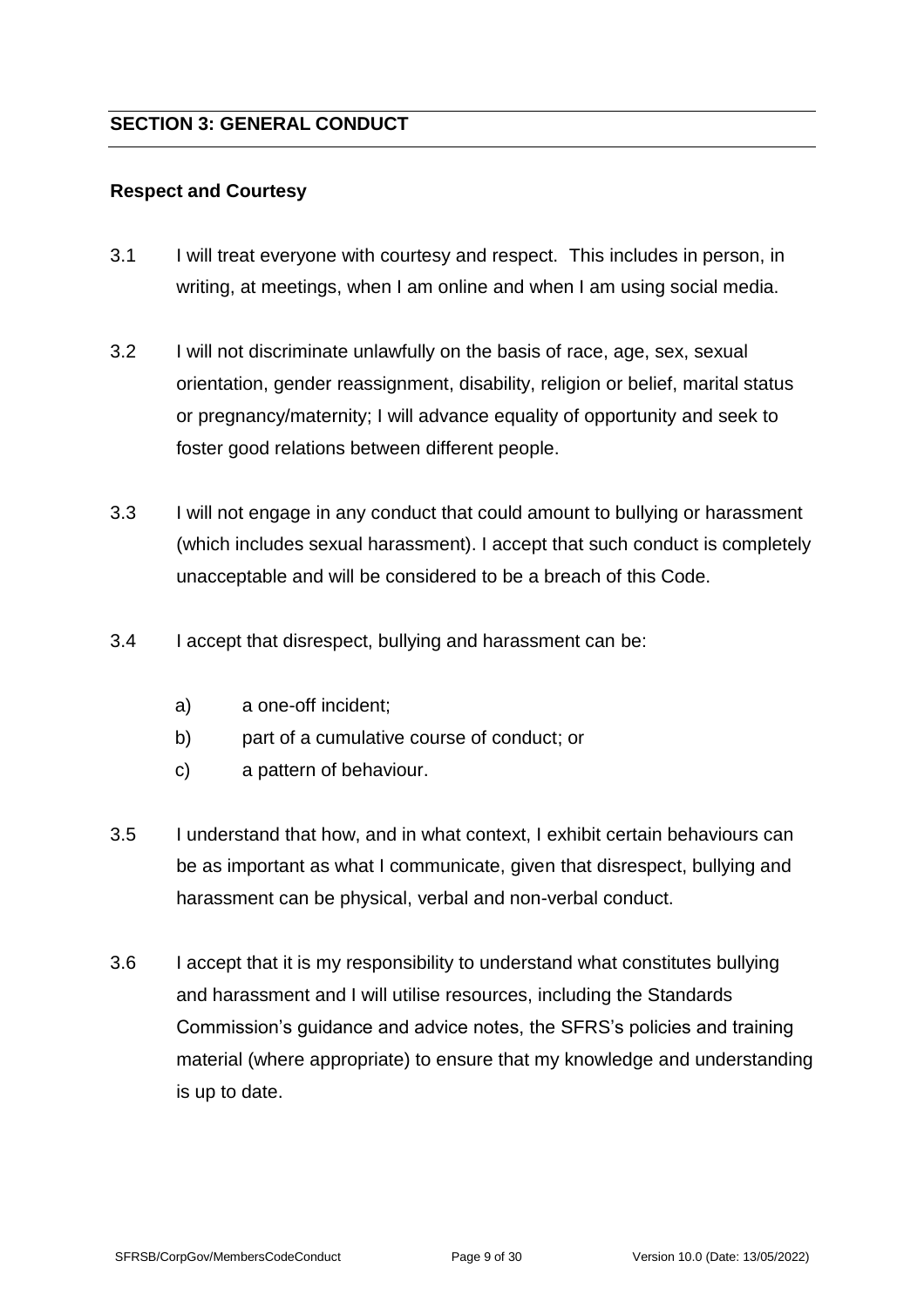- 3.7 Except where it is written into my role as Board member, and / or at the invitation of the Chief Officer, I will not become involved in operational management of the SFRS. I acknowledge and understand that operational management is the responsibility of the Chief Officer and Executive Team.
- 3.8 I will not undermine any individual employee or group of employees, or raise concerns about their performance, conduct or capability in public. I will raise any concerns I have on such matters in private with senior management as appropriate.
- 3.9 I will not take, or seek to take, unfair advantage of my position in my dealings with employees of the SFRS or bring any undue influence to bear on employees to take a certain action. I will not ask or direct employees to do something which I know, or should reasonably know, could compromise them or prevent them from undertaking their duties properly and appropriately.
- 3.10 I will respect and comply with rulings from the Chair during meetings of:
	- a) the SFRS, its committees; and
	- b) any outside organisations that I have been appointed or nominated to by the SFRS or on which I represent the SFRS.
- 3.11 I will respect the principle of collective decision-making and corporate responsibility. This means that once the Board has made a decision, I will support that decision, even if I did not agree with it or vote for it.

## <span id="page-9-0"></span>**Remuneration, Allowances and Expenses**

3.12 I will comply with the rules, and the policies of the SFRS, on the payment of remuneration, allowances and expenses.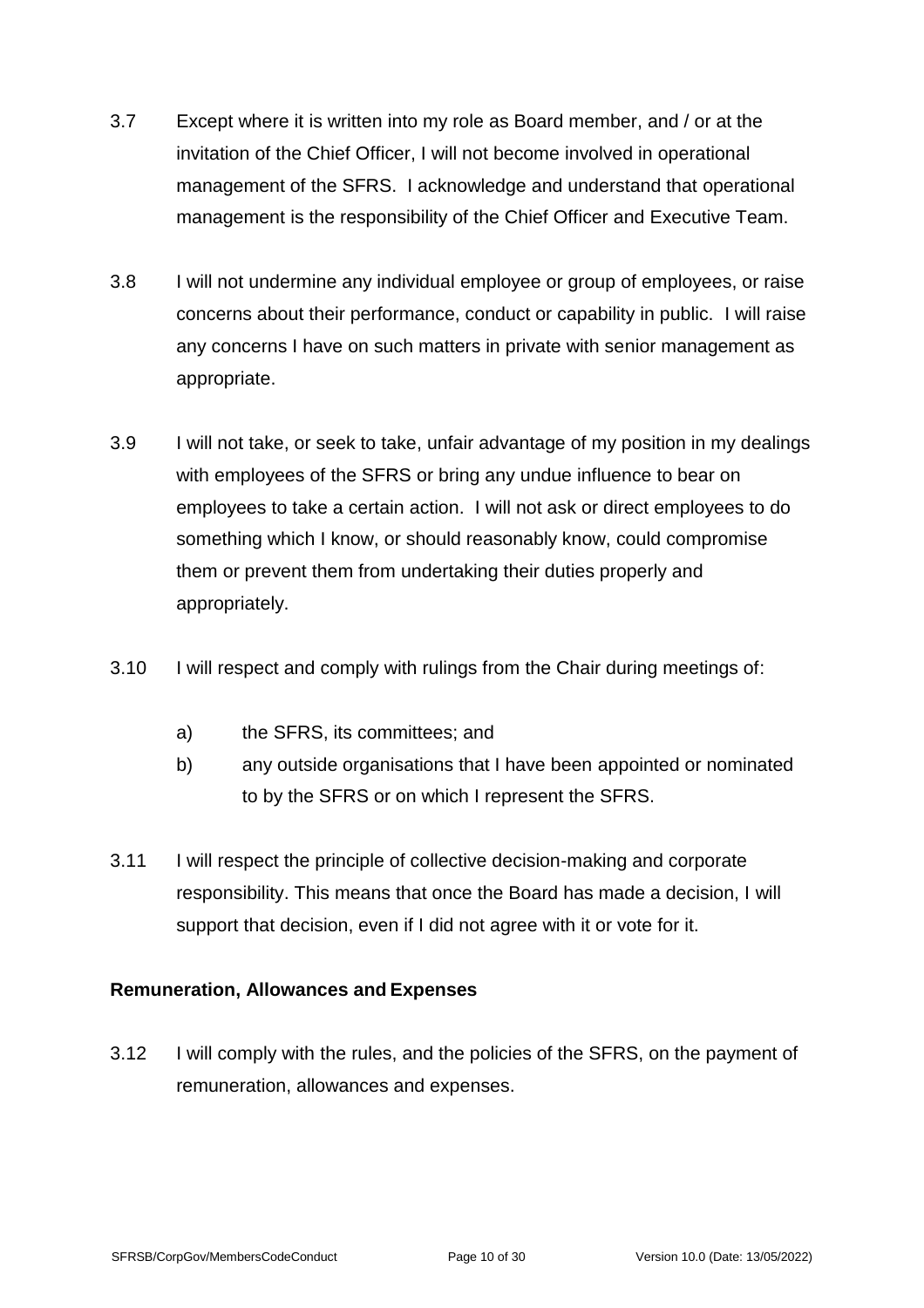### <span id="page-10-0"></span>**Gifts and Hospitality**

- 3.13 I understand that I may be offered gifts (including money raised via crowdfunding or sponsorship), hospitality, material benefits or services ("gift or hospitality") that may be reasonably regarded by a member of the public with knowledge of the relevant facts as placing me under an improper obligation or being capable of influencing my judgement.
- 3.14 I will never **ask for** or **seek** any gift or hospitality.
- 3.15 I will refuse any gift or hospitality, unless it is:
	- a) a minor item or token of modest intrinsic value offered on an infrequent basis;
	- b) a gift being offered to the SFRS;
	- c) hospitality which would reasonably be associated with my duties as a board member; or
	- d) hospitality which has been approved in advance by the SFRS.
- 3.16 I will consider whether there could be a reasonable perception that any gift or hospitality received by a person or body connected to me could or would influence my judgement.
- 3.17 I will not allow the promise of money or other financial advantage to induce me to act improperly in my role as a board member. I accept that the money or advantage (including any gift or hospitality) does not have to be given to me directly. The offer of monies or advantages to others, including community groups, may amount to bribery, if the intention is to induce me to improperly perform a function.
- 3.18 I will never accept any gift or hospitality from any individual or applicant who is awaiting a decision from, or seeking to do business with, the SFRS.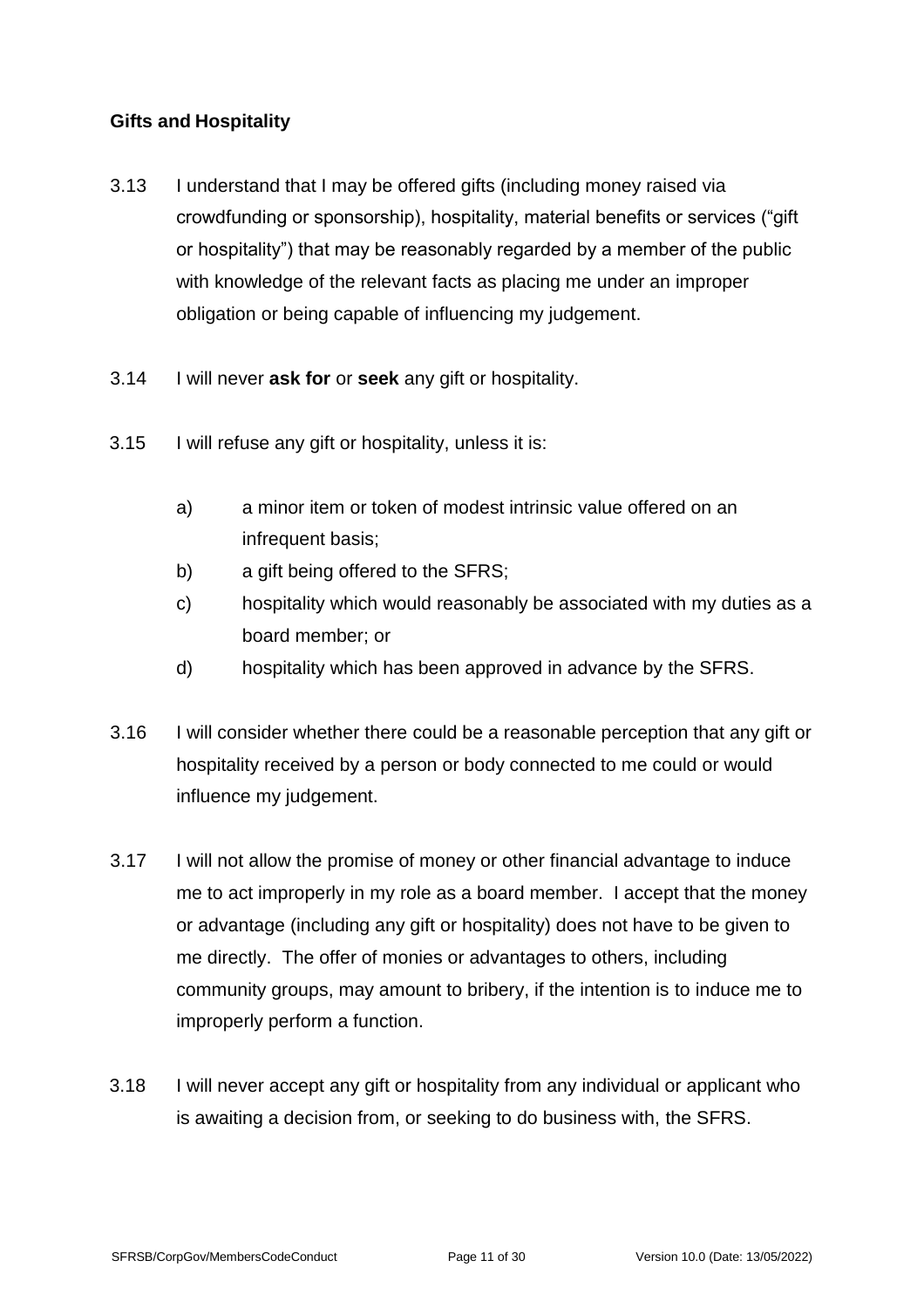- 3.19 If I consider that declining an offer of a gift would cause offence, I will accept it and hand it over to the SFRS at the earliest possible opportunity and ask for it to be registered.
- 3.20 I will promptly advise the SFRS's Standards Officer if I am offered (but refuse) any gift or hospitality of any significant value and / or if I am offered any gift or hospitality from the same source on a repeated basis, so that the SFRS can monitor this.
- 3.21 I will familiarise myself with the terms of the [Bribery Act 2010,](https://www.legislation.gov.uk/ukpga/2010/23/contents) which provides for offences of bribing another person and offences relating to being bribed.

## <span id="page-11-0"></span>**Confidentiality**

- 3.22 I will not disclose confidential information or information which should reasonably be regarded as being of a confidential or private nature, without the express consent of a person or body authorised to give such consent, or unless required to do so by law. I note that if I cannot obtain such express consent, I should assume it is not given.
- 3.23 I accept that confidential information can include discussions, documents, and information which is not yet public or never intended to be public, and information deemed confidential by statute.
- 3.24 I will only use confidential information to undertake my duties as a board member. I will not use it in any way for personal advantage or to discredit the SFRS (even if my personal view is that the information should be publicly available).
- 3.25 I note that these confidentiality requirements do not apply to protected whistleblowing disclosures made to the prescribed persons and bodies as identified in statute.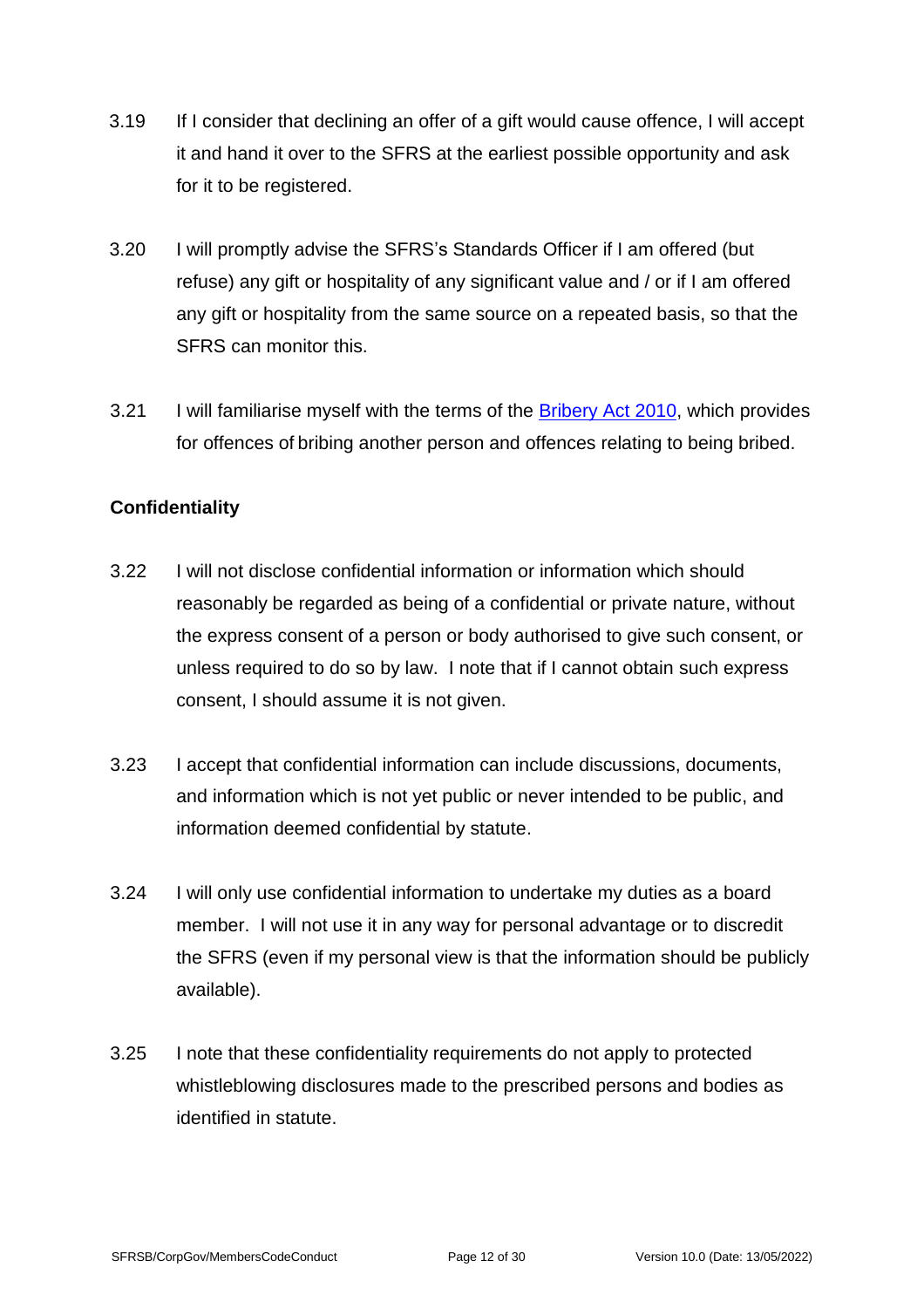### <span id="page-12-0"></span>**Use of Public Body Resources**

- 3.26 I will only use the SFRS's resources, including employee assistance, facilities, stationery and IT equipment, for carrying out duties on behalf of the public body, in accordance with its relevant policies.
- 3.27 I will not use, or in any way enable others to use, the SFRS's resources:
	- a) imprudently (without thinking about the implications or consequences);
	- b) unlawfully;
	- c) for any political activities or matters relating to these; or
	- d) improperly.

#### <span id="page-12-1"></span>**Dealing with the SFRS and Preferential Treatment**

- 3.28 I will not use, or attempt to use, my position or influence as a board member to:
	- a) improperly confer on or secure for myself, or others, an advantage;
	- b) avoid a disadvantage for myself, or create a disadvantage for others or
	- c) improperly seek preferential treatment or access for myself or others.
- 3.29 I will avoid any action which could lead members of the public to believe that preferential treatment or access is being sought.
- 3.30 I will advise employees of any connection, as defined at **Section 5**, I may have to a matter, when seeking information or advice or responding to a request for information or advice from them.

#### <span id="page-12-2"></span>**Appointments to Outside Organisations**

3.31 If I am appointed, or nominated by the SFRS, as a member of another body or organisation, I will abide by the rulesof conduct and will act in the best interests of that body or organisation while acting as a member of it. I will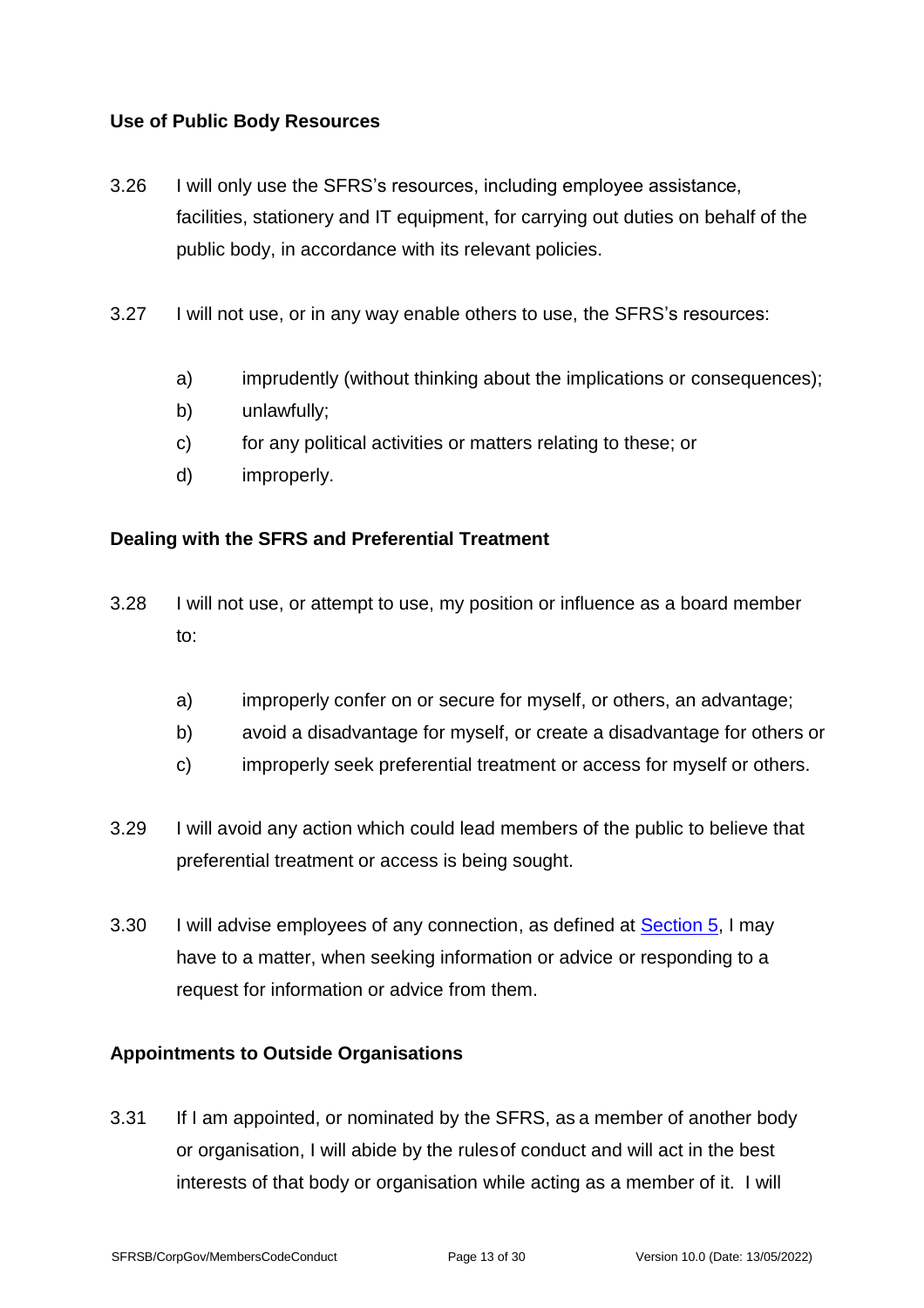also continue to observe the rules of this Code when carrying out the duties of that body or organisation.

3.32 I accept that if I am a director or trustee (or equivalent) of a company or a charity, I will be responsible for identifying, and taking advice on, any conflicts of interest that may arise between the company or charity and the SFRS.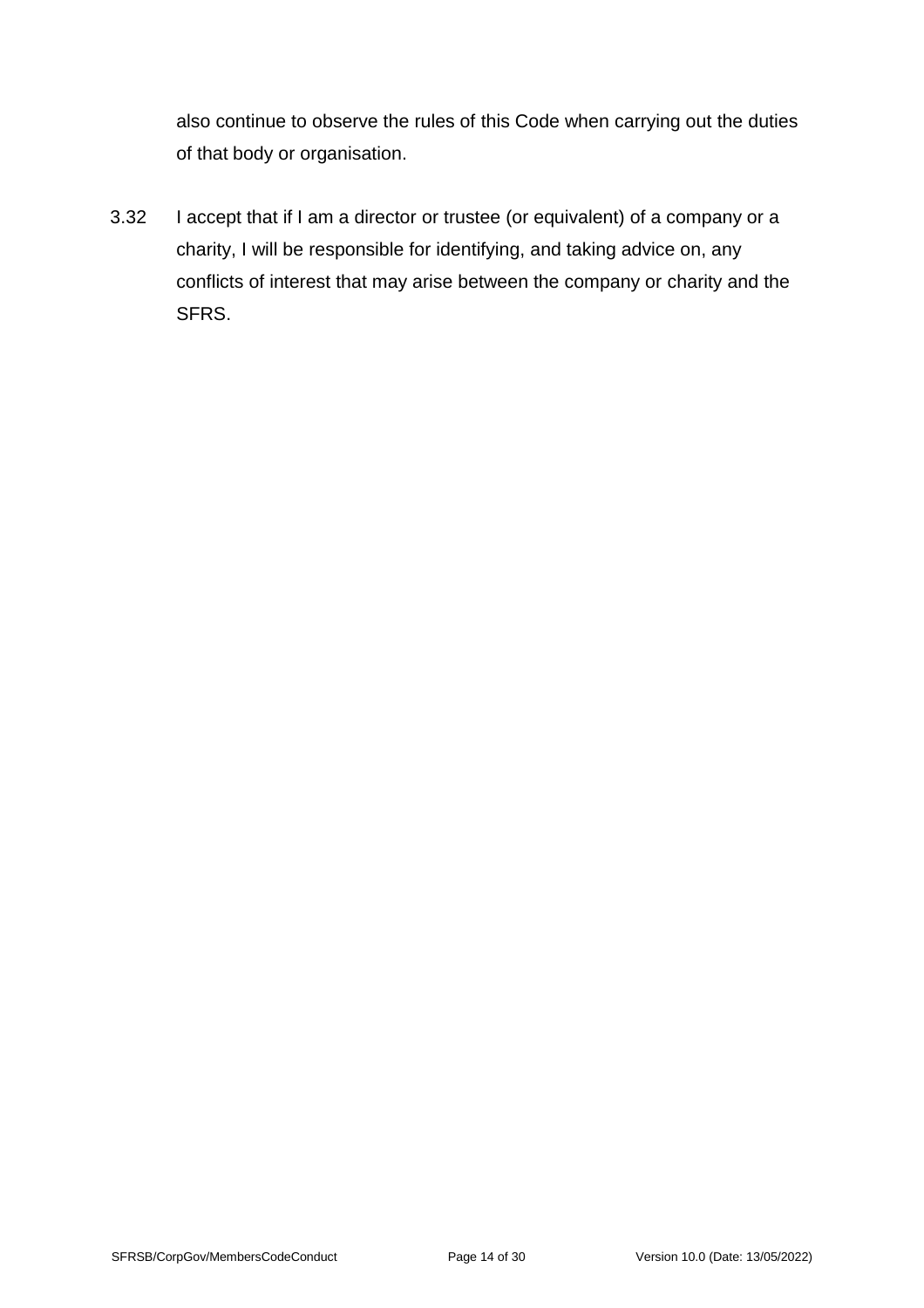## <span id="page-14-0"></span>**SECTION 4: REGISTRATION OF INTERESTS**

- 4.1 The following paragraphs set out what I have to register when I am appointed and whenever my circumstances change. The register covers my current term of appointment.
- 4.2 I understand that regulations made by the Scottish Ministers describe the detail and timescale for registering interests; including a requirement that a board member must register their registrable interests within one month of becoming a board member, and register any changes to those interests within one month of those changes having occurred.
- 4.3 The interests which I am required to register are those set out in the following paragraphs. Other than as required by [paragraph 4.23,](#page-18-1) I understand it is not necessary to register the interests of my spouse or cohabitee.

#### <span id="page-14-1"></span>**Category One: Remuneration**

- <span id="page-14-2"></span>4.4 I will register any work for which I receive, or expect to receive, payment. I have a registrable interest where I receive remuneration by virtue of being:
	- a) employed;
	- b) self-employed;
	- c) the holder of an office;
	- d) a director of an undertaking;
	- e) a partner in a firm;
	- f) appointed or nominated by the SFRS to another body; or
	- g) engaged in a trade, profession or vocation or any other work.
- 4.5 I understand that, in relation to 4.4 above, the amount of remuneration does not requireto be registered. I understand that any remuneration received as a board member of this specific public body does not have to be registered.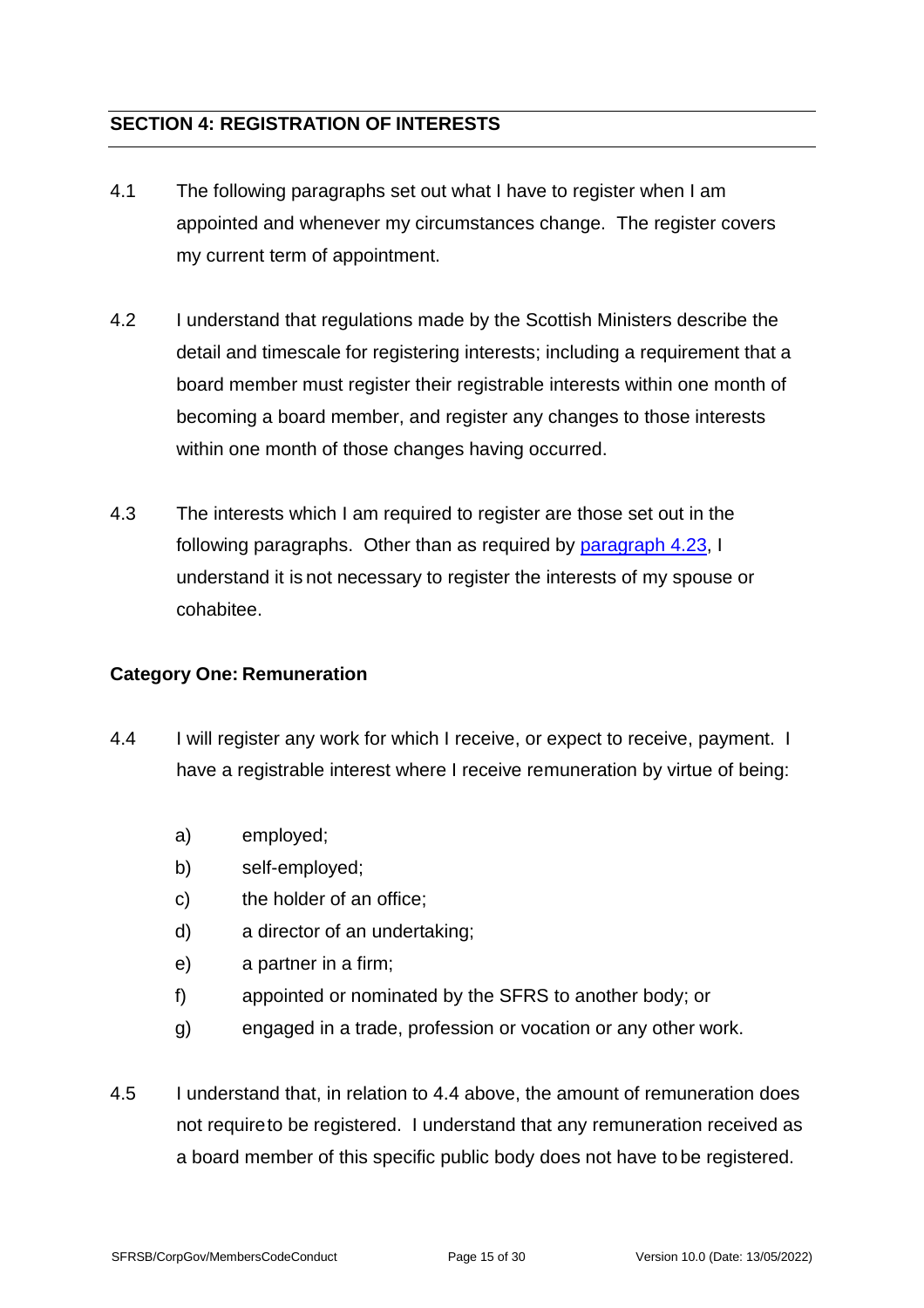- 4.6 I understand that if a position is not remunerated it does not need to be registeredunder this category. However, unremunerated directorships may need to be registered under [Category Two, "Other Roles".](#page-16-0)
- 4.7 I must register any allowances I receive in relation to membership of any organisation under Category One.
- 4.8 When registering employment as an employee, I must give the full name of the employer, the nature of its business, and the nature of the post I hold in the organisation.
- 4.9 When registering remuneration from the categories listed in [paragraph 4.4](#page-14-2) (b) to (g) above, I must provide the full name and give details of the nature of the business, organisation, undertaking, partnership or other body, as appropriate. I recognise that some other employments may be incompatible with my role as board member of the SFRS in terms of paragraph [paragraph 6.7](#page-22-0) of this Code.
- 4.10 Where I otherwise undertake a trade, profession or vocation, or any other work, the detail to be given is the nature of the work and how often it is undertaken.
- 4.11 When registering a directorship, it is necessary to provide the registered name and registered number of the undertaking in which the directorship is held and provide information about the nature of its business.
- 4.12 I understand that registration of a pension is not required as this falls outside thescope of the category.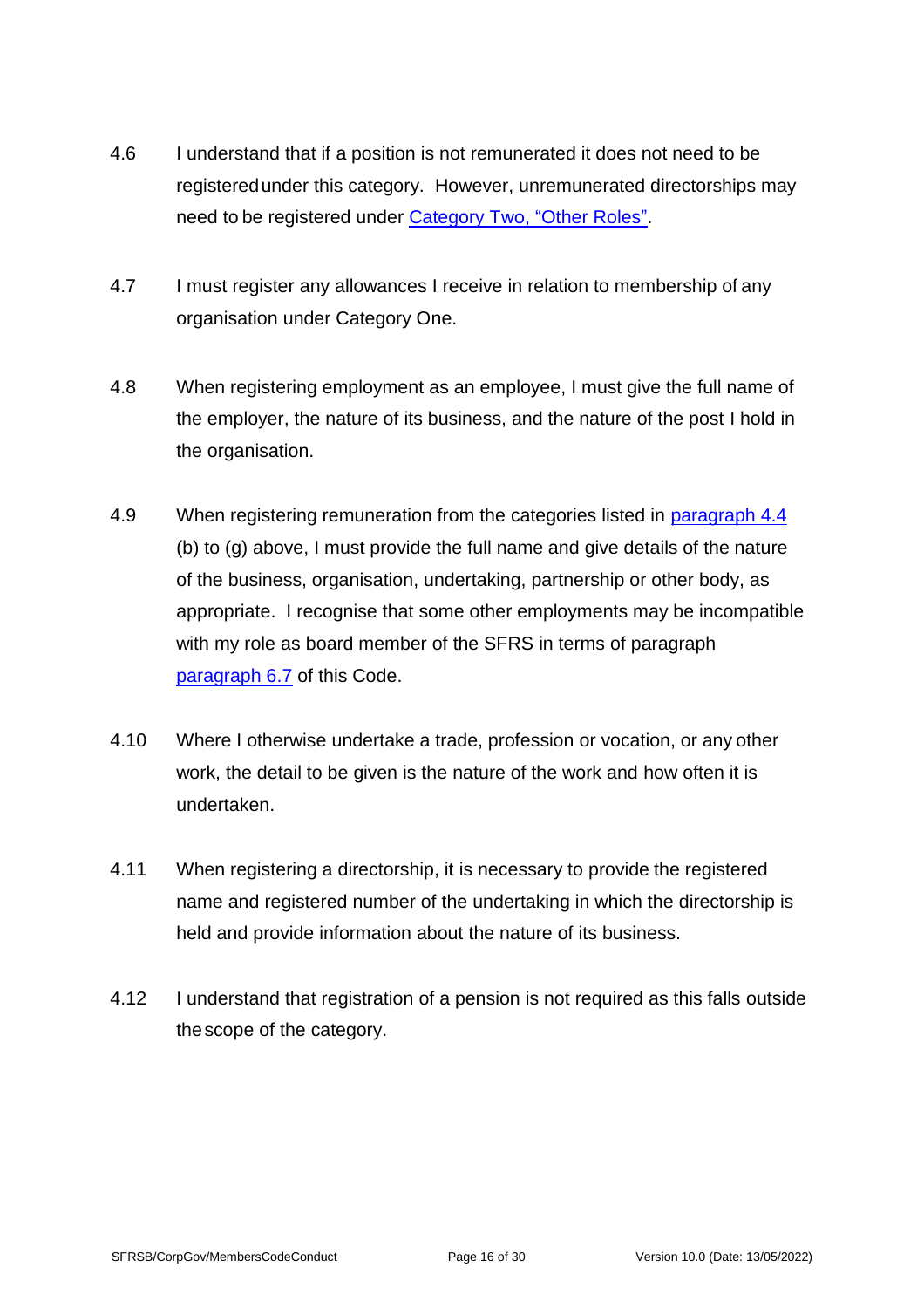## <span id="page-16-0"></span>**Category Two: Other Roles**

- 4.13 I will register any unremunerated directorships where the body in question is a subsidiary or parent company of an undertaking in which I hold a remunerated directorship.
- 4.14 I will register the registered name and registered number of the subsidiary or parent company or other undertaking and the nature of its business, and its relationship to the company or other undertaking in which I am a director and from which I receive remuneration.

## <span id="page-16-1"></span>**Category Three: Contracts**

- 4.15 I have a registerable interest where I (or a firm in which I am a partner, or an undertaking in which I am a director or in which I have shares of a value as described in [paragraph 4.20](#page-17-4) below) have made a contract with the SFRS:
	- a) under which goods or services are to be provided, or works are to be executed; and
	- b) which has not been fully discharged.
- 4.16 I will register a description of the contract, including its duration, but excluding the value.

## <span id="page-16-2"></span>**Category Four: Election Expenses**

4.17 If I have been elected to the SFRS, then I will register a description of, and statement of, any assistance towards election expenses relating to election to the SFRS.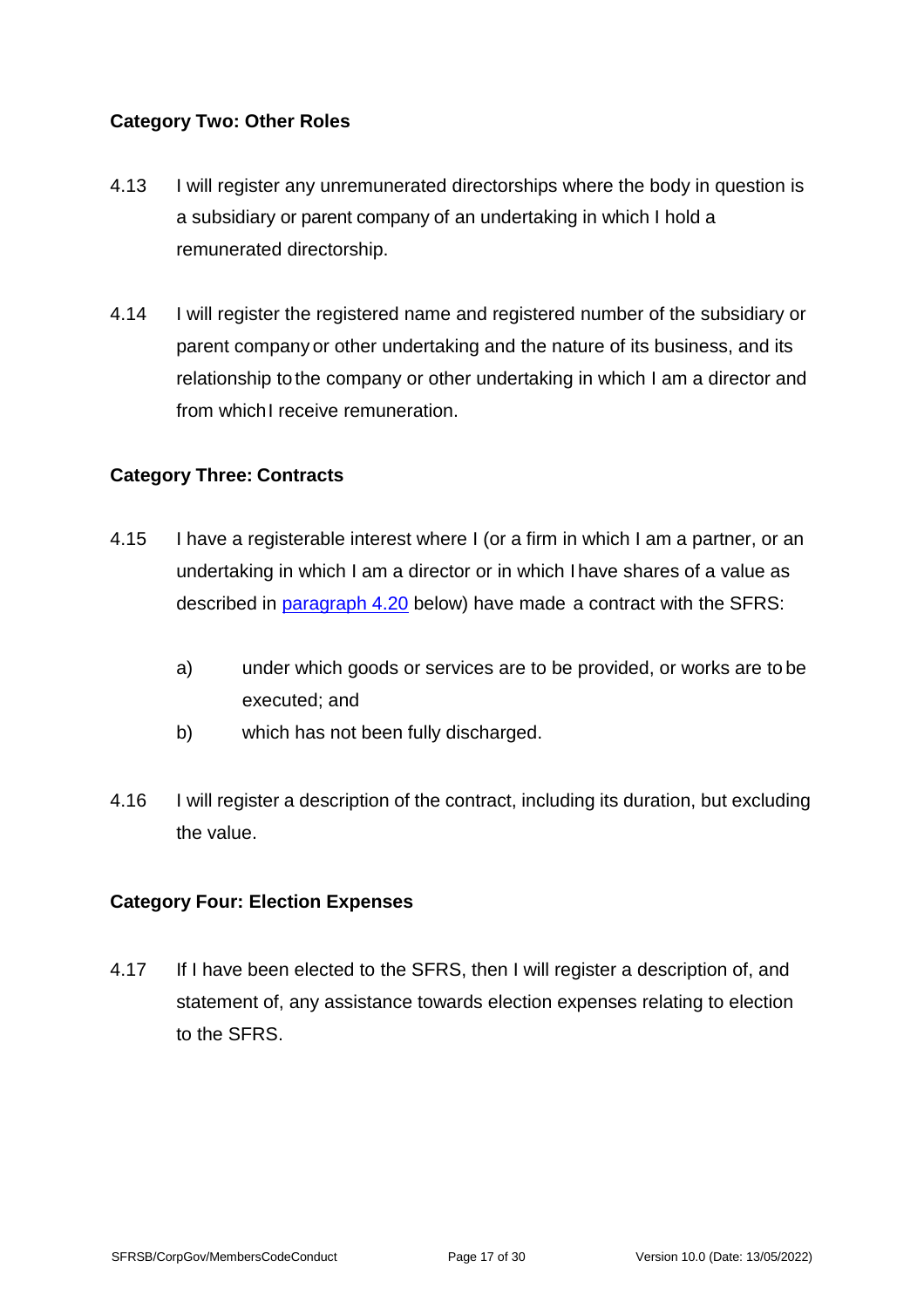## <span id="page-17-0"></span>**Category Five: Houses, Land and Buildings**

- 4.18 I have a registrable interest where I own or have any otherright or interest in houses, land and buildings, which may be significant to, of relevance to, or bear upon, the work and operation of the SFRS.
- 4.19 I accept that, when deciding whether or not I need to register any interest I have in houses, land or buildings, the test to be applied is whether a member of the public, with knowledge of the relevant facts, would reasonably regard the interest as being so significant that it could potentially affect my responsibilities to the SFRS and to the public, or could influence my actions, speeches or decision-making.

## <span id="page-17-1"></span>**Category Six: Interest in Shares and Securities**

- <span id="page-17-4"></span>4.20 I have a registerable interest where:
	- a) I own or have an interest in more than 1% of the issued share capital of the companyor other body; or
	- b) Where, at the relevant date, the market value of any shares and securities (in any one specific company or body) that I own or have an interest in is greater than £25,000.

## <span id="page-17-2"></span>**Category Seven: Gifts and Hospitality**

4.21 I understand the requirements of [paragraphs 3.13](#page-10-0) to 3.21 regarding gifts and hospitality. As I will not accept any gifts or hospitality, other than under the limited circumstances allowed, I understand there is no longer the need to register any.

## <span id="page-17-3"></span>**Category Eight: Non–Financial Interests**

4.22 I may also have other interests and I understand it is equally important that relevant interests, such as membership or holding office in other public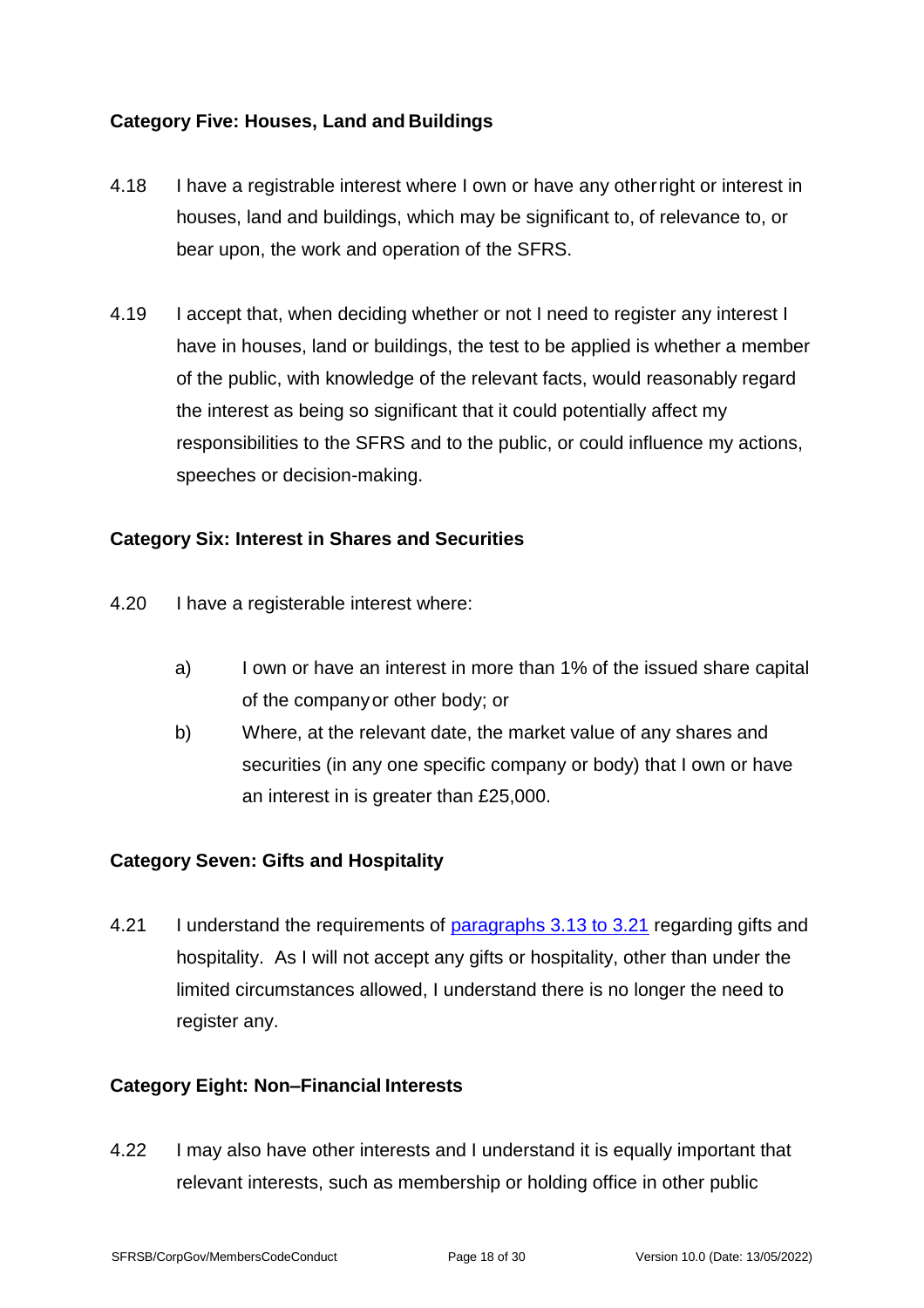bodies, companies, clubs, societies and organisations such as trades unions and voluntary organisations, are registered and described. In this context, I understand non-financial interests are those which members of the public with knowledge of the relevant facts might reasonably think could influence my actions, speeches, votes or decision-making in the SFRS (this includes its Committees and memberships of other organisations to which I have been appointed or nominated by the SFRS).

#### <span id="page-18-0"></span>**Category Nine: Close Family Members**

<span id="page-18-1"></span>4.23 I will register the interests of any close family member who has transactions with the SFRS or is likely to have transactions or do business with it.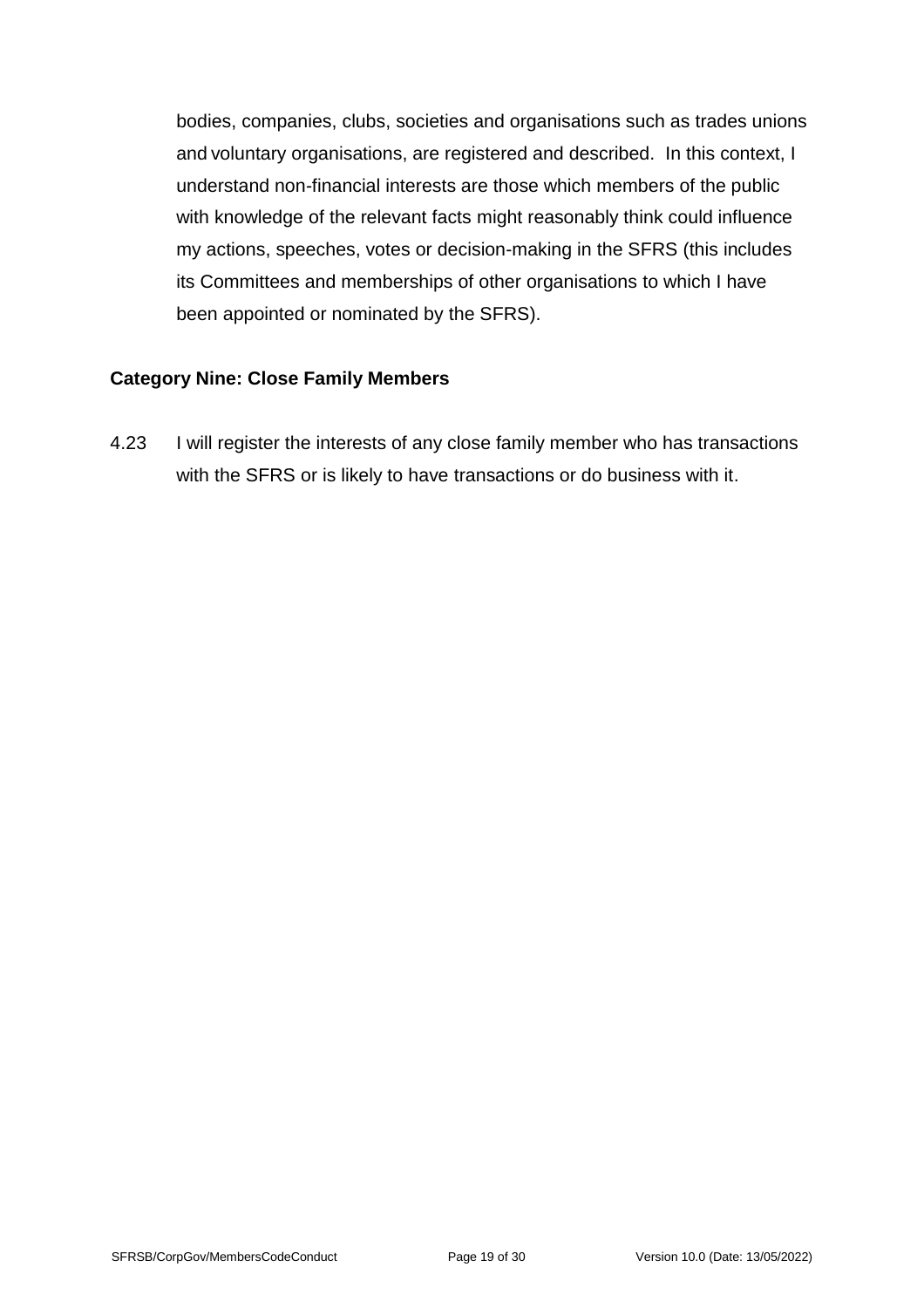## <span id="page-19-1"></span><span id="page-19-0"></span>**Stage 1: Connection**

- 5.1 For each particular matter I am involved in as a board member, I will first consider whether I have a connection to that matter.
- 5.2 I understand that a connection is any link between the matter being considered and me, or a person or body I am associated with. This could be a family relationship or a social or professional contact.
- 5.3 A connection includes anything that I have registered as an interest.
- 5.4 A connection does not include being a member of a body to which I have been appointed or nominated by the SFRS as a representative of the SFRS, unless:
	- a) The matter being considered by the SFRS is quasi-judicial or regulatory; or
	- b) I have a personal conflict by reason of my actions, my connections or my legal obligations.

#### <span id="page-19-2"></span>**Stage 2: Interest**

5.5 I understand my connection is an interest that requires to be declared where the objective test is met – that is where a member of the public with knowledge of the relevant facts would reasonably regard my connection to a particular matter as being so significant that it would be considered as being likely to influence the discussion or decision-making.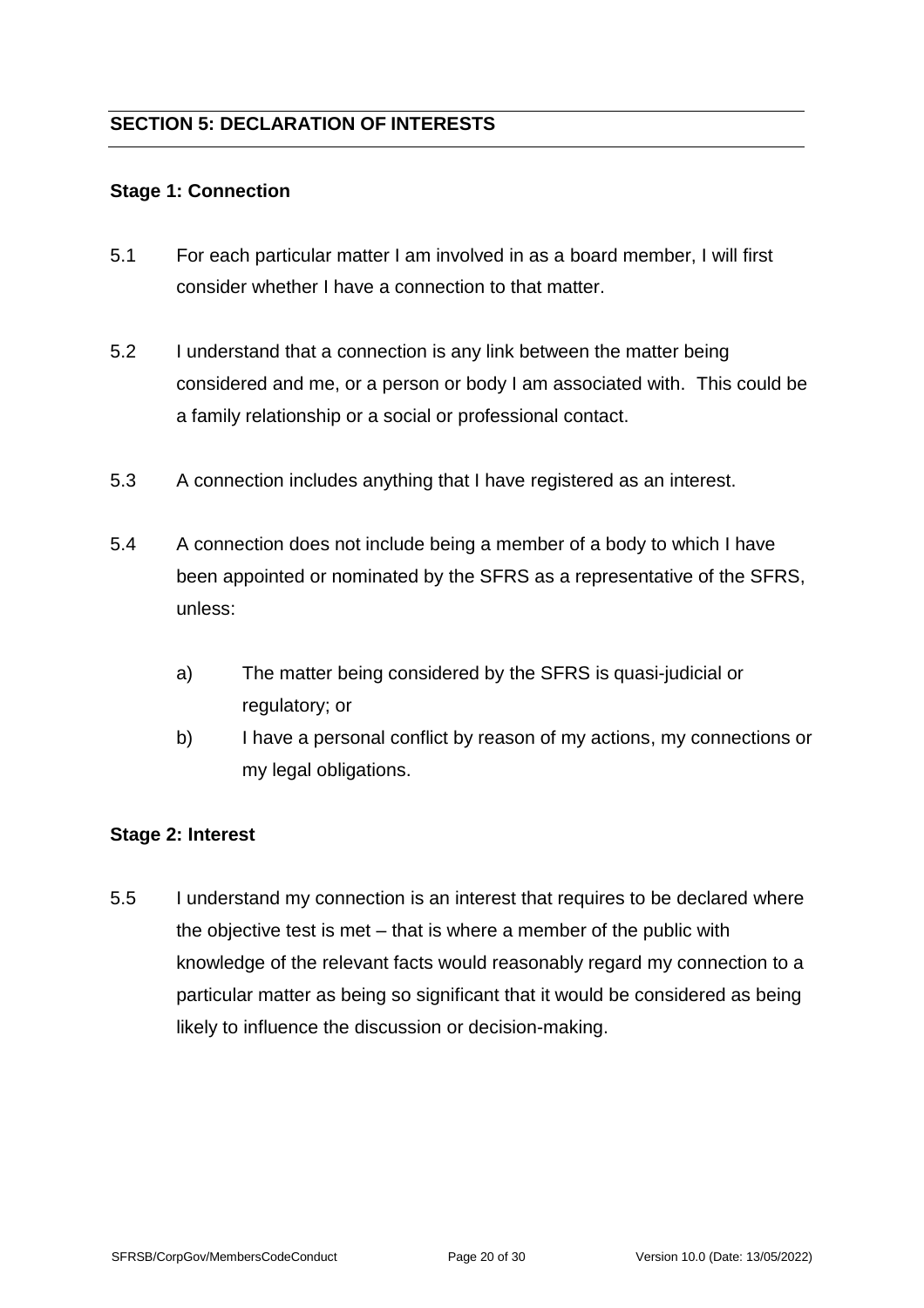#### <span id="page-20-0"></span>**Stage 3: Participation**

- 5.6 I will declare my interest as early as possible in meetings. I will not remain in the meeting nor participate in any way in those parts of meetings where I have declared an interest.
- 5.7 I will consider whether it is appropriate for transparency reasons to state publicly where I have a connection, which I do not consider amounts to an interest.
- 5.8 I note that I can apply to the Standards Commission and ask it to grant a dispensation to allow me to take part in the discussion and decision-making on a matter where I would otherwise have to declare an interest and withdraw (as a result of having a connection to the matter that would fall within the objective test). I note that such an application must be made in advance of any meetings where the dispensation is sought and that I cannot take part in any discussion or decision-making on the matter in question unless, and until, the application is granted.
- 5.9 I note that public confidence in a public body is damaged by the perception that decisions taken by that body are substantially influenced by factors other than the public interest. I will not accept a role or appointment if doing so means I will have to declare interests frequently at meetings in respect of my role as a board member. Similarly, if any appointment or nomination to another body would give rise to objective concern because of my existing personal involvement or affiliations, I will not accept the appointment or nomination.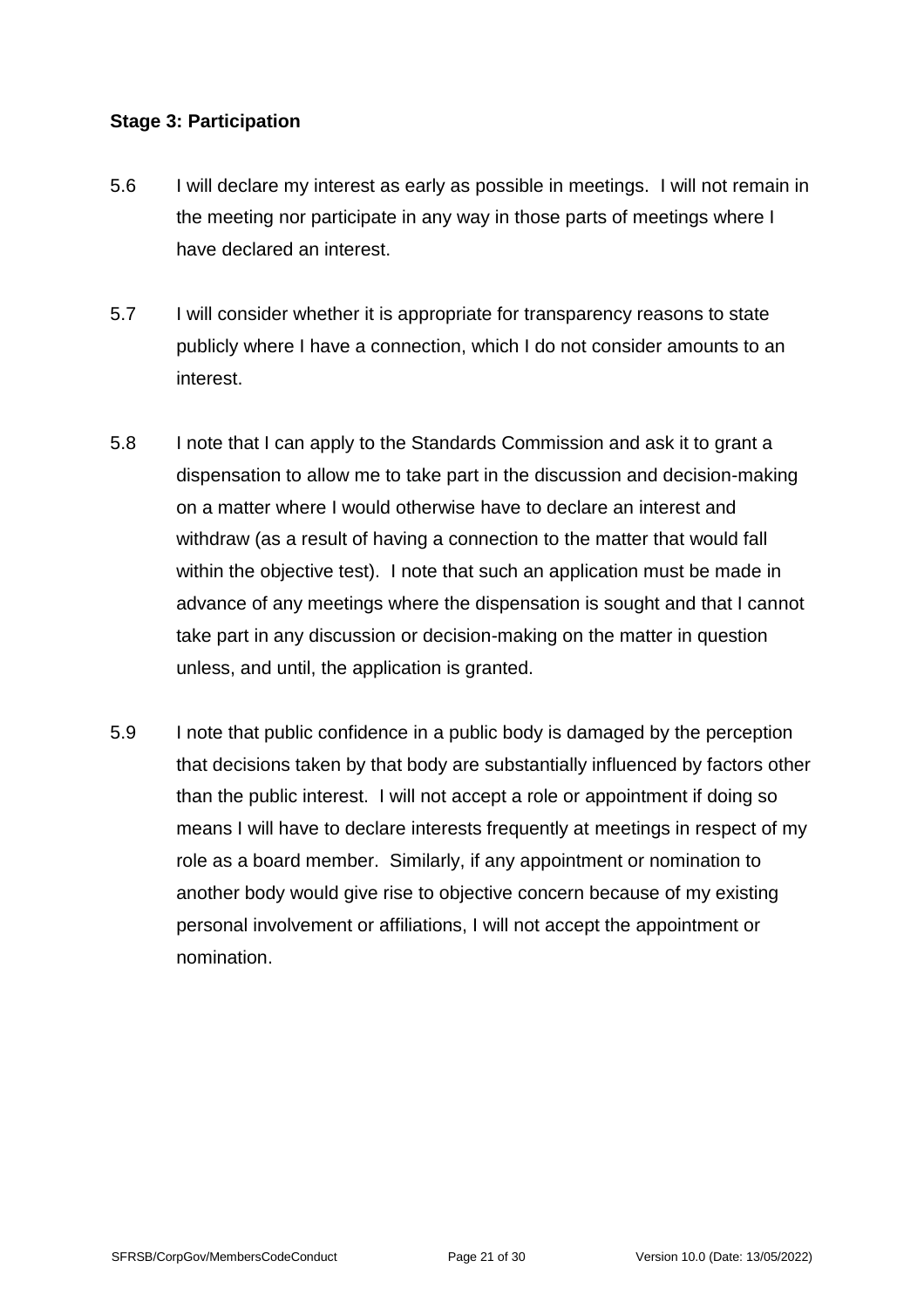## <span id="page-21-0"></span>**SECTION 6: LOBBYING AND ACCESS**

- 6.1 I understand that a wide range of people will seek access to me as a board member and will try to lobby me, including individuals, organisations and companies. I must distinguish between:
	- a) any role I have in dealing with enquiries from the public;
	- b) any community engagement where I am working with individuals and organisations to encourage their participation and involvement; and
	- c) lobbying, which is where I am approached by any individual or organisation who is seeking to influence me for financial gain or advantage, particularly those who are seeking to do business with the SFRS (for example contracts/procurement).
- 6.2 In deciding whether, and if so how, to respond to such lobbying, I will always have regard to the objective test, which is whether a member of the public, with knowledge of the relevant facts, would reasonably regard my conduct as being likely to influence my, or the SFRS's, decision-making role.
- 6.3 I will not, in relation to contact with any person or organisation that lobbies, do anything which contravenes this Code or any otherrelevant rule of the SFRS or any statutory provision.
- 6.4 I will not, in relation to contact with any person ororganisation that lobbies, act in any way which could bring discredit upon the SFRS.
- 6.5 If I have concerns about the approach or methods used by any person or organisation in their contacts with me, I will seek the guidance of the Chair, Chief Officer or Standards Officer of the SFRS.
- 6.6 The public must be assured that no person or organisation will gain better access to, or treatment by, me as a result of employing a company or individual to lobby on a fee basis on their behalf. I will not, therefore, offer or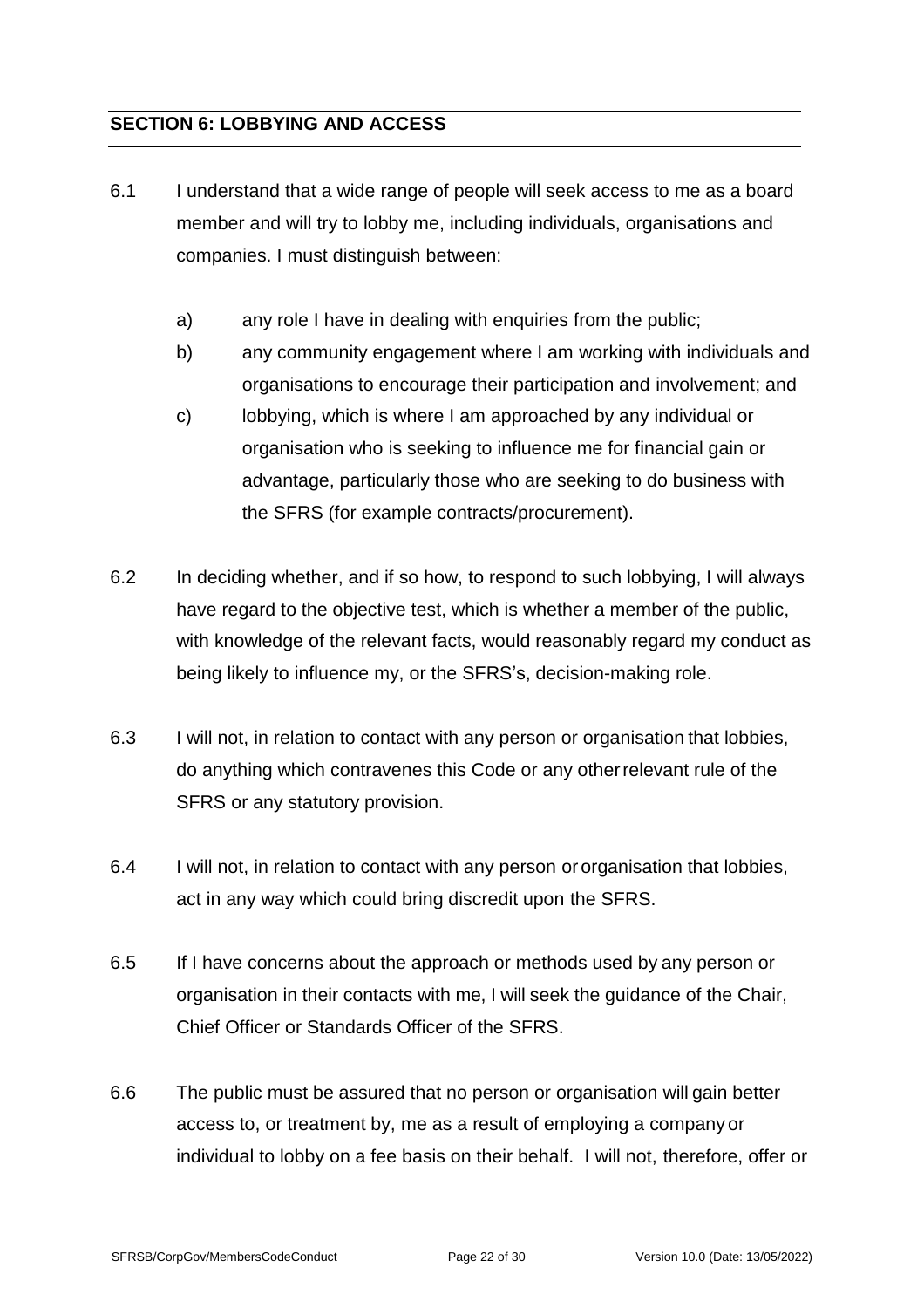accord any preferential access or treatment to those lobbying on a fee basis on behalf of clients compared with that which I accord any other person or organisation who lobbies or approaches me. I will ensure that those lobbying on a fee basis on behalf of clients are not given to understand that preferential access or treatment, compared to that accorded to any other person or organisation, might be forthcoming.

- <span id="page-22-0"></span>6.7 Before taking any action as a result of being lobbied, I will seek to satisfy myself about the identity of the person or organisation that is lobbying and the motive for lobbying. I understand I may choose to act in response toa person or organisation lobbying on a fee basis on behalf of clients but it is important that I understand the basis on which I am being lobbied in orderto ensure that any action taken in connection with the lobbyist complies withthe standards set out in this Code and the [Lobbying \(Scotland\) Act 2016.](https://www.legislation.gov.uk/asp/2016/16/contents)
- 6.8 I will not accept any paid work:
	- a) which would involve me lobbying on behalf of any person or organisation or any clients of a person or organisation;
	- b) to provide services as a strategist, adviser or consultant, for example, advising on how to influence the SFRS and its members. This does not prohibit me from being remunerated for activity which may arise because of, or relate to,membership of the SFRS, such as journalism or broadcasting, or involvement in representative or presentational work, such as participation in delegations, conferences or other events.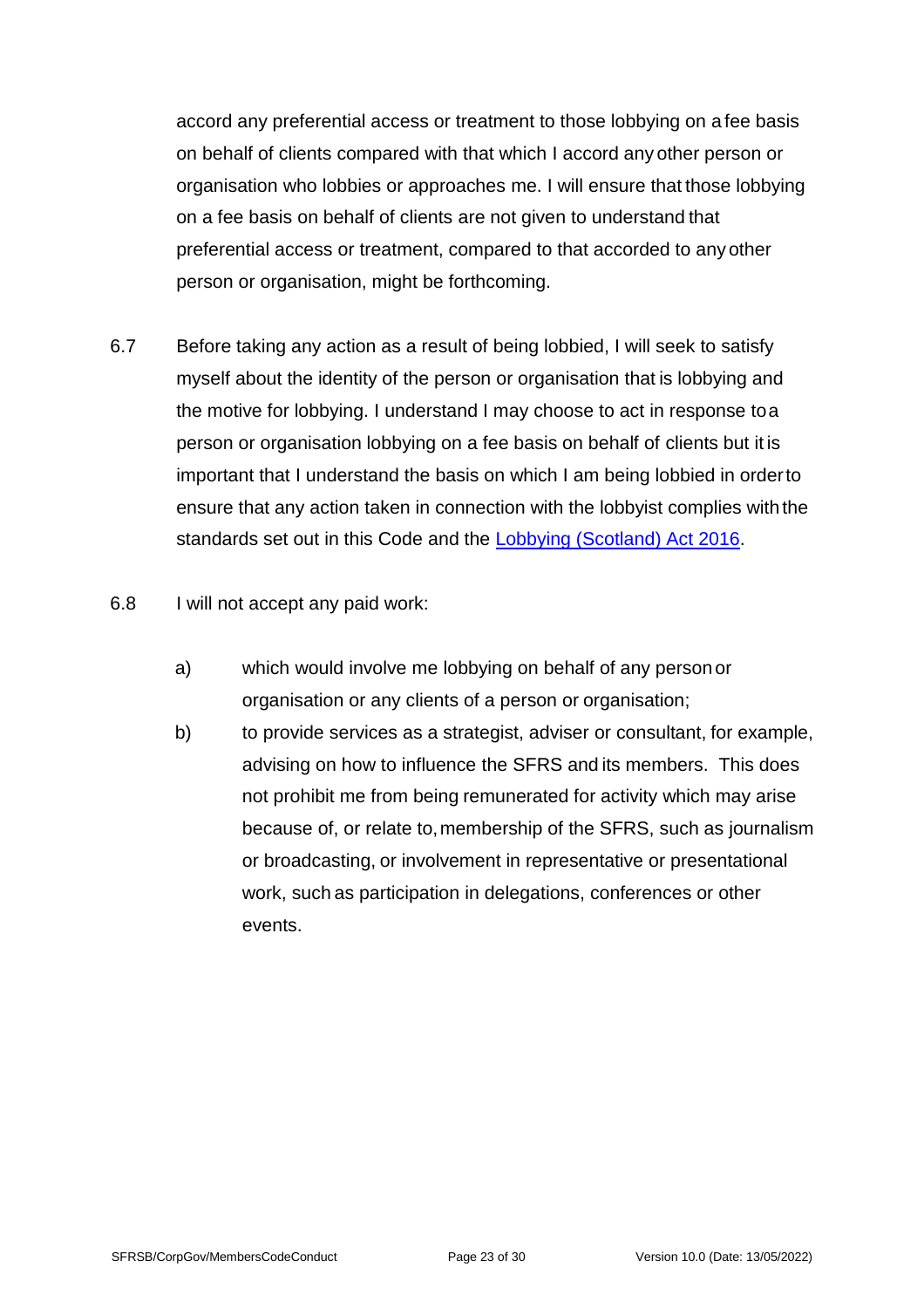## <span id="page-23-0"></span>**ANNEX A: BREACHES OF THE CODE**

#### **Introduction**

- 1. The Ethical Standards [in Public Life etc. \(Scotland\) Act 2000](http://www.legislation.gov.uk/asp/2000/7/contents) ("the Act") provided for a framework to encourage and, where necessary, enforce high ethical standards in public life.
- 2. The Act provided for the introduction of new codes of conduct for local authority councillors and members of relevant public bodies, imposing on councils and relevant public bodies a duty to help their members comply with the relevant code.
- 3. The Act and the subsequent Scottish Parliamentary Commissions and Commissioners etc. Act 2010 established the [Standards Commission for](https://www.standardscommissionscotland.org.uk/)  [Scotland](https://www.standardscommissionscotland.org.uk/) ("Standards Commission") and the post of [Commissioner for Ethical](https://www.ethicalstandards.org.uk/)  [Standards in Public Life in Scotland](https://www.ethicalstandards.org.uk/) ("ESC").
- 4. The Standards Commission and ESC are separate and independent, each with distinct functions. Complaints of breaches of a public body's Code of Conduct are investigated by the ESC and adjudicated upon by the Standards Commission.
- 5. The first Model Code of Conduct came into force in 2002. The Code has since been reviewed and re-issued in 2014. The 2021 Code has been issued by the Scottish Ministers following consultation, and with the approval of the Scottish Parliament, as required by the Act.

## **Investigation of Complaints**

6. The ESC is responsible for investigating complaints about members of devolved public bodies. It is not, however, mandatory to report a complaint about a potential breach of the Code to the ESC. It may be more appropriate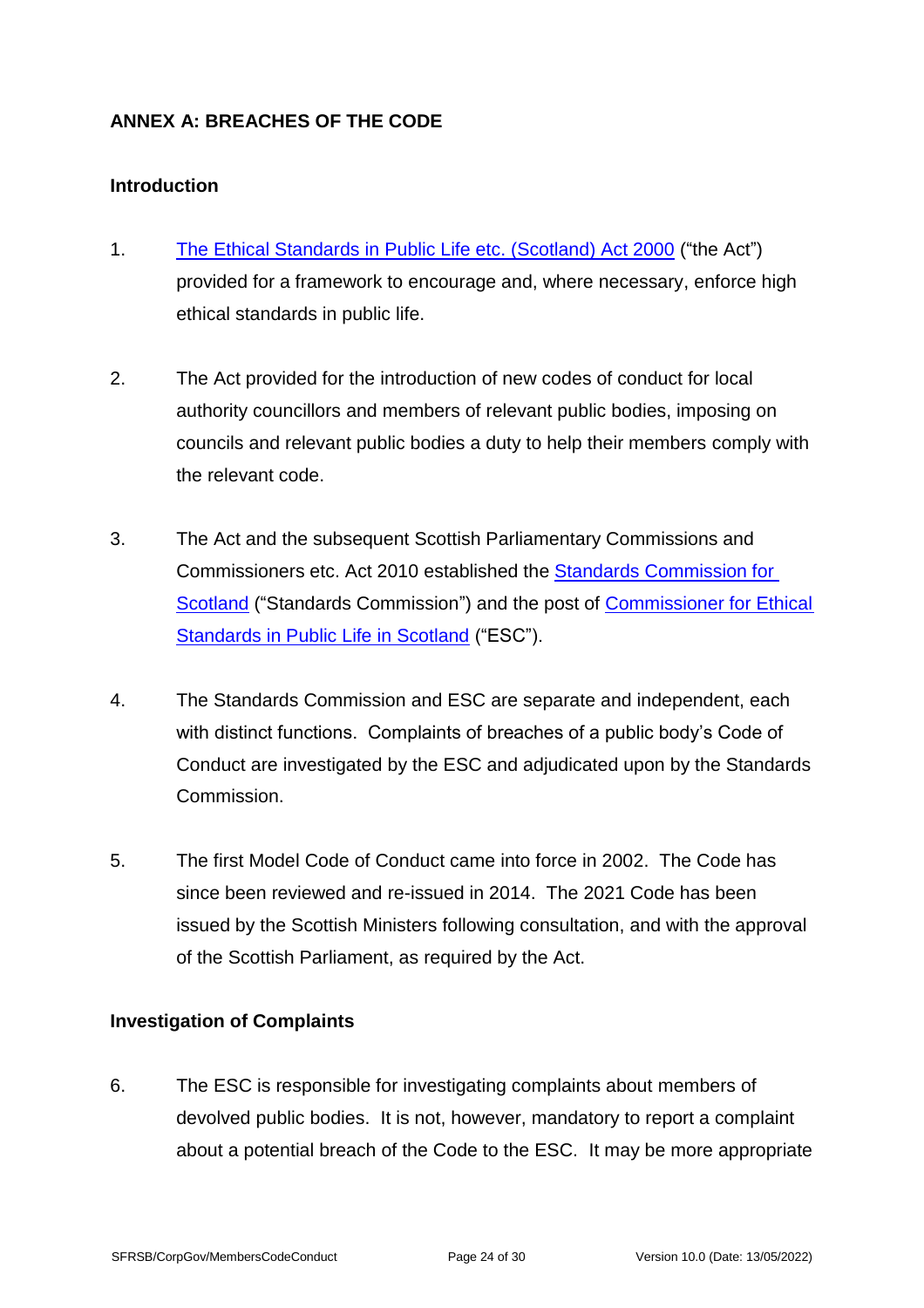in some circumstances for attempts to be made to resolve the matter informally at a local level.

7. On conclusion of the investigation, the ESC will send a report to the Standards Commission.

## **Hearings**

- 8. On receipt of a report from the ESC, the Standards Commission can choose to:
	- Do nothing;
	- Direct the ESC to carry out further investigations; or
	- Hold a Hearing.
- 9. Hearings are held (usually in public) to determine whether the member concerned has breached their public body's Code of Conduct. The Hearing Panel comprises of three members of the Standards Commission. The ESC will present evidence and/or make submissions at the Hearing about the investigation and any conclusions as to whether the member has contravened the Code. The member is entitled to attend or be represented at the Hearing and can also present evidence and make submissions. Both parties can call witnesses. Once it has heard all the evidence and submissions, the Hearing Panel will make a determination about whether or not it is satisfied, on the balance of probabilities, that there has been a contravention of the Code by the member. If the Hearing Panel decides that a member has breached their public body's Code, it is obliged to impose a sanction.

## **Sanctions**

10. The sanctions that can be imposed following a finding of a breach of the Code are as follows: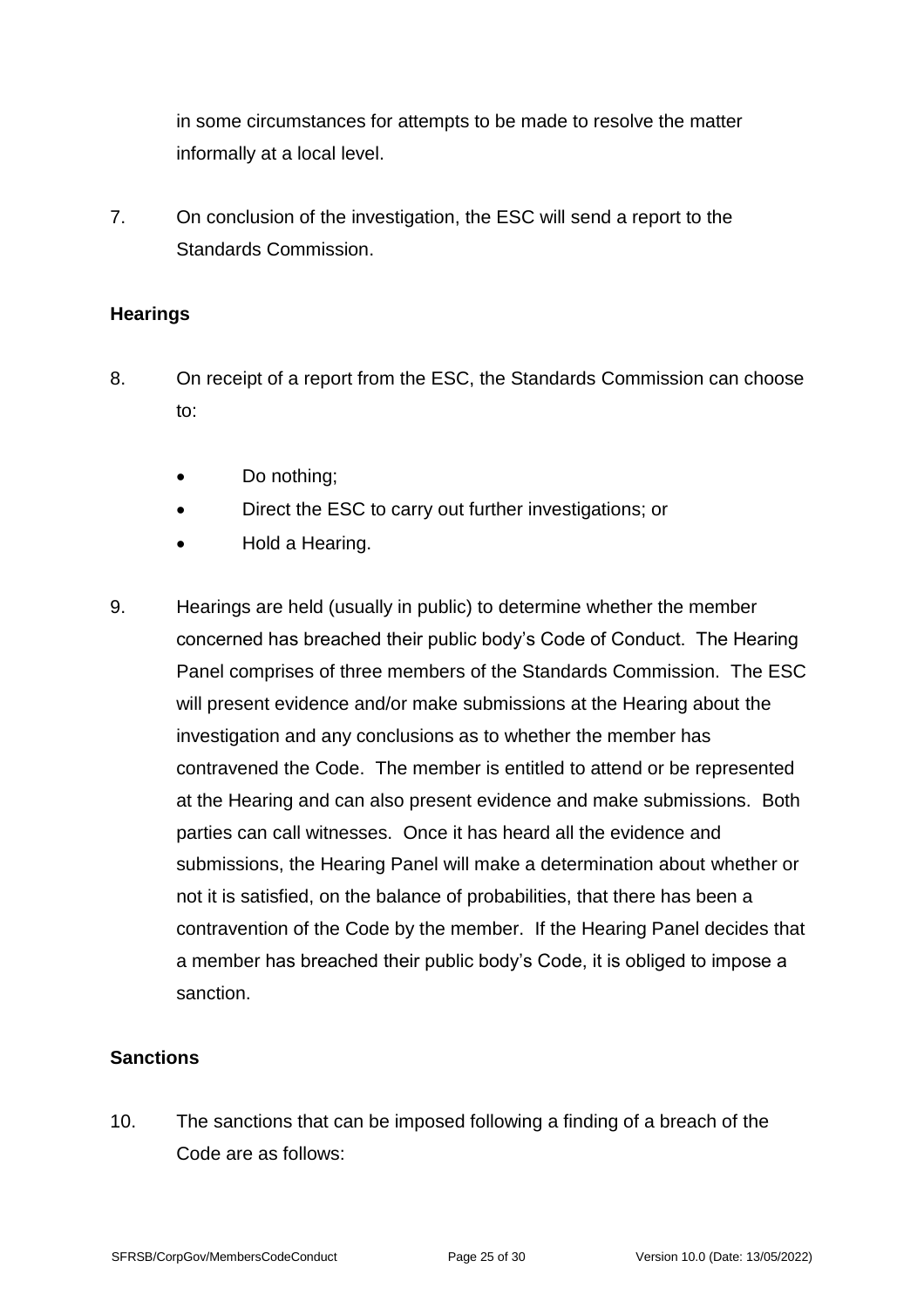- **Censure:** A censure is a formal record of the Standards Commission's severe and public disapproval of the member concerned.
- **Suspension**: This can be a full or partial suspension (for up to one year). A full suspension means that the member is suspended from attending all meetings of the public body. Partial suspension means that the member is suspended from attending some of the meetings of the public body. The Commission can direct that any remuneration or allowance the member receives as a result of their membership of the public body be reduced or not paid during a period of suspension.
- **Disqualification:** Disqualification means that the member is removed from membership of the body and disqualified (for a period not exceeding five years), from membership of the body. Where a member is also a member of another devolved public body (as defined in the Act), the Commission may also remove or disqualify that person in respect of that membership. Full details of the sanctions are set out in section 19 of the Act.

## **Interim Suspensions**

- 11. Section 21 of the Act provides the Standards Commission with the power to impose an interim suspension on a member on receipt of an interim report from the ESC about an ongoing investigation. In making a decision about whether or not to impose an interim suspension, a Panel comprising of three Members of the Standards Commission will review the interim report and any representations received from the member and will consider whether it is satisfied:
	- That the further conduct of the ESC's investigation is likely to be prejudiced if such an action is not taken (for example if there are concerns that the member may try to interfere with evidence or witnesses); or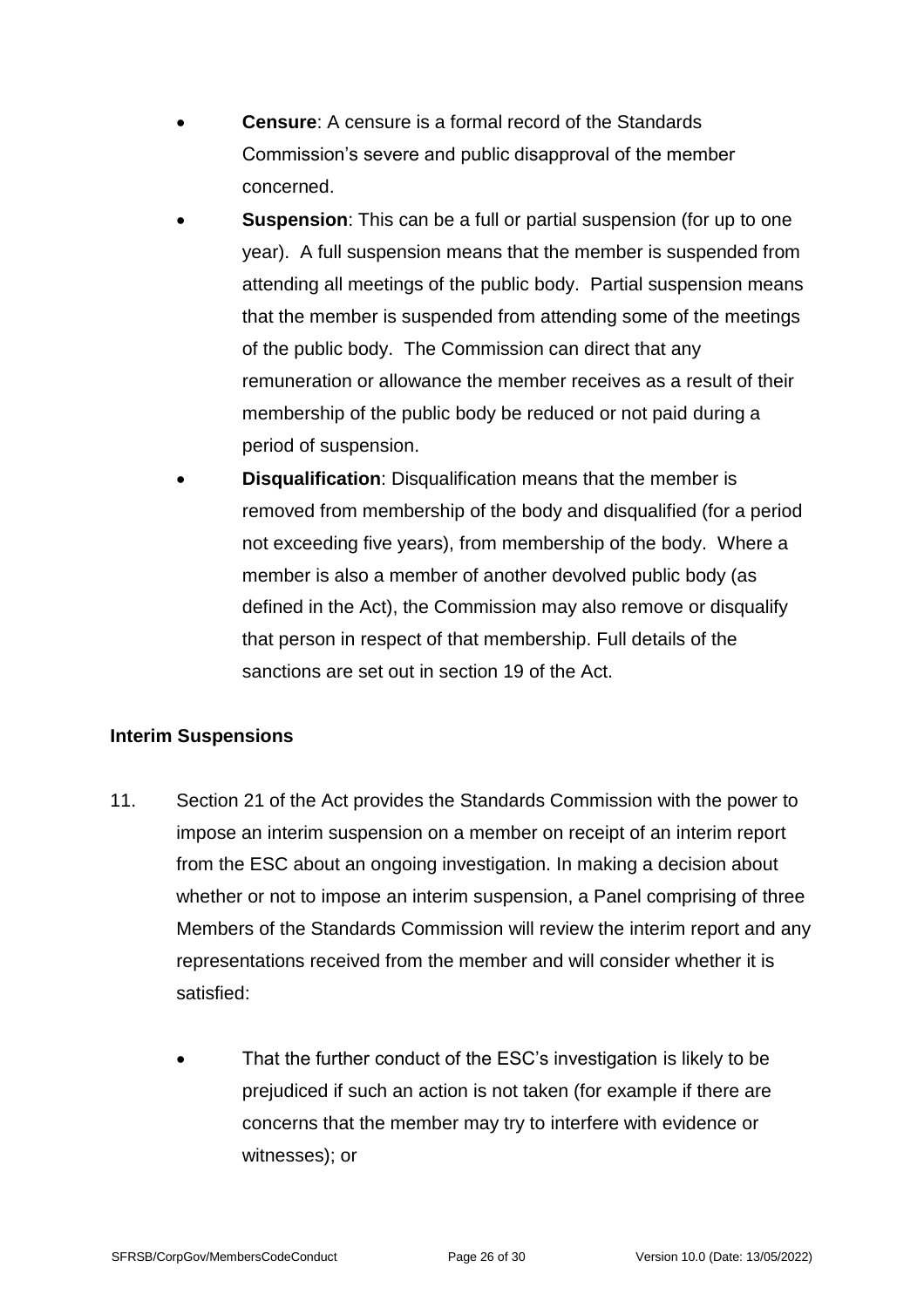- That it is otherwise in the public interest to take such a measure. A policy outlining how the Standards Commission makes any decision under Section 21 and the procedures it will follow in doing so, should any such a report be received from the ESC can be found [here.](https://www.standardscommissionscotland.org.uk/cases)
- 12. The decision to impose an interim suspension is not, and should not be seen as, a finding on the merits of any complaint or the validity of any allegations against a member of a devolved public body, nor should it be viewed as a disciplinary measure.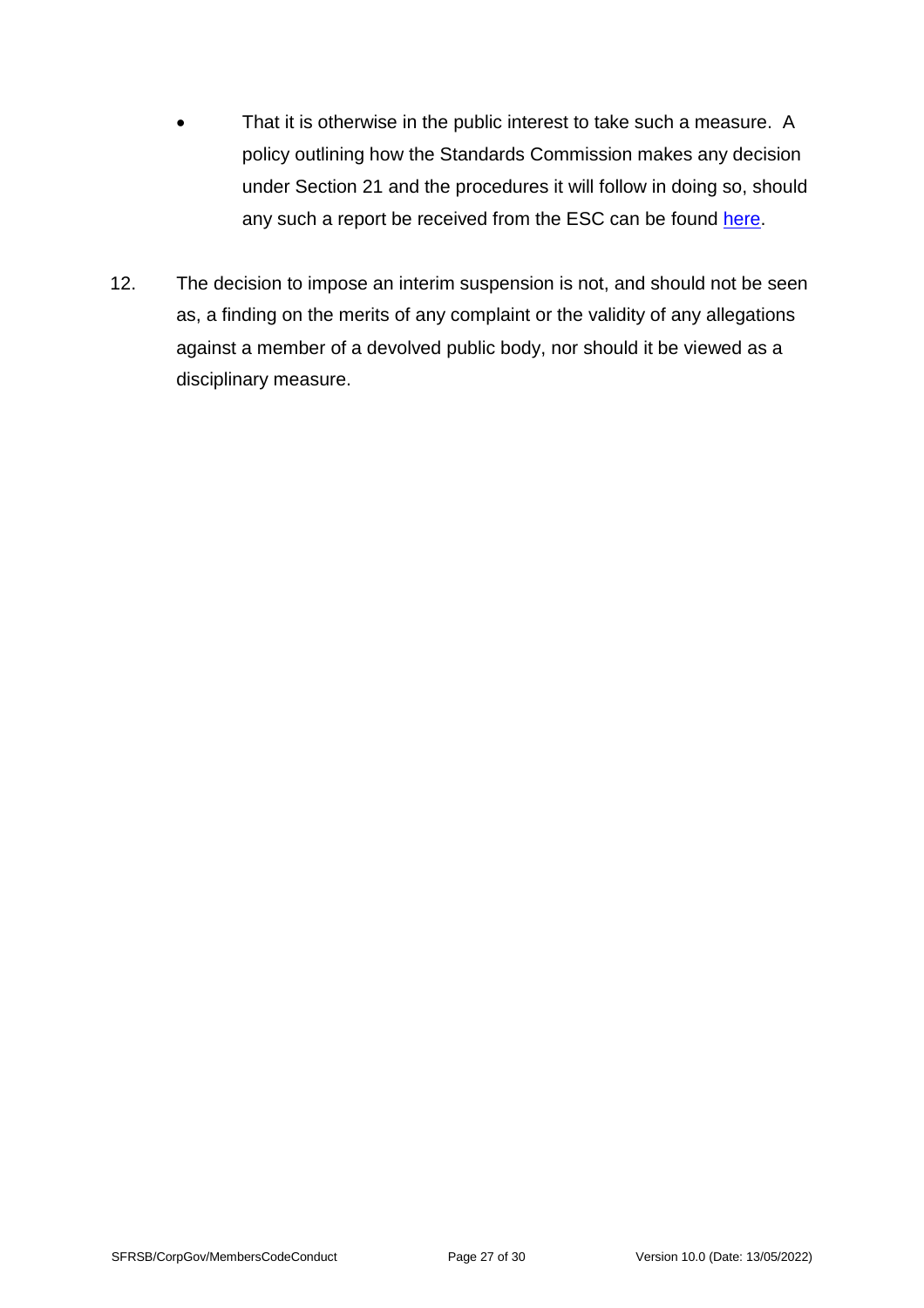## <span id="page-27-0"></span>**ANNEX B: DEFINITIONS**

**"Bullying"** is inappropriate and unwelcome behaviour which is offensive and intimidating, and which makes an individual or group feel undermined, humiliated or insulted.

**"Chair"** includes Board Convener or any other individual discharging a similar function to that of a Chair or Convener under alternative decision-making structures.

**"Code"** is the code of conduct for members of your devolved public body, which is based on the Model Code of Conduct for members of devolved public bodies in Scotland.

**"Cohabitee"** includes any person who is living with you in a relationship similar to that of a partner, civil partner, or spouse.

## **"Confidential Information"** includes:

- any information passed on to the public body by a Government department (even if it is not clearly marked as confidential) which does not allow the disclosure of that information to the public;
- information of which the law prohibits disclosure (under statute or by the order of a Court);
- any legal advice provided to the public body; or
- any other information which would reasonably be considered a breach of confidence should it be made public.

**"Election expenses"** means expenses incurred, whether before, during or after the election, on account of, or in respect of, the conduct or management of the election.

**"Employee**" includes individuals employed:

- directly by the public body;
- as contractors by the public body; or
- by a contractor to work on the public body's premises.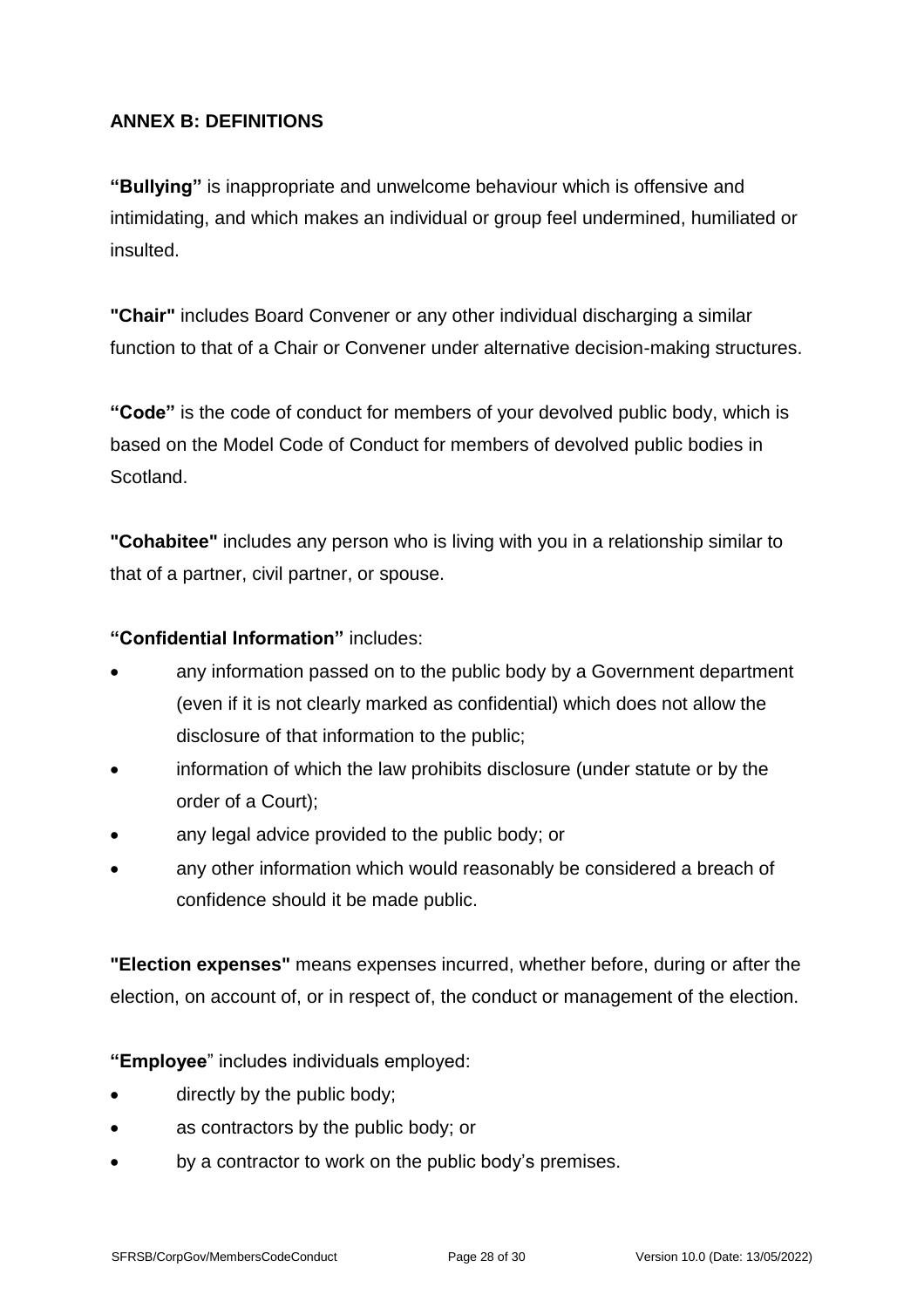**"Gifts"** a gift can include any item or service received free of charge, or which may be offered or promised at a discounted rate or on terms not available to the general public. Gifts include benefits such as relief from indebtedness, loan concessions, or provision of property, services or facilities at a cost below that generally charged to members of the public. It can also include gifts received directly or gifts received by any company in which the recipient holds a controlling interest in, or by a partnership of which the recipient is a partner.

**"Harassment"** is any unwelcome behaviour or conduct which makes someone feel offended, humiliated, intimidated, frightened and / or uncomfortable. Harassment can be experienced directly or indirectly and can occur as an isolated incident or as a course of persistent behaviour.

**"Hospitality"** includes the offer or promise of food, drink, accommodation, entertainment or the opportunity to attend any cultural or sporting event on terms not available to the general public.

**"Relevant Date"** Where a board member had an interest in shares at the date on which the member was appointed as a member, the relevant date is  $-$  (a) that date; and (b) the 5th April immediately following that date and in each succeeding year, where the interest is retained on that 5th April.

**"Public body"** means a devolved public body listed in Schedule 3 of the Ethical Standards in Public Life etc. (Scotland) Act 2000, as amended.

**"Remuneration"** includes any salary, wage, share of profits, fee, other monetary benefit or benefit in kind.

**"Securities"** a security is a certificate or other financial instrument that has monetary value and can be traded. Securities includes equity and debt securities, such as stocks bonds and debentures.